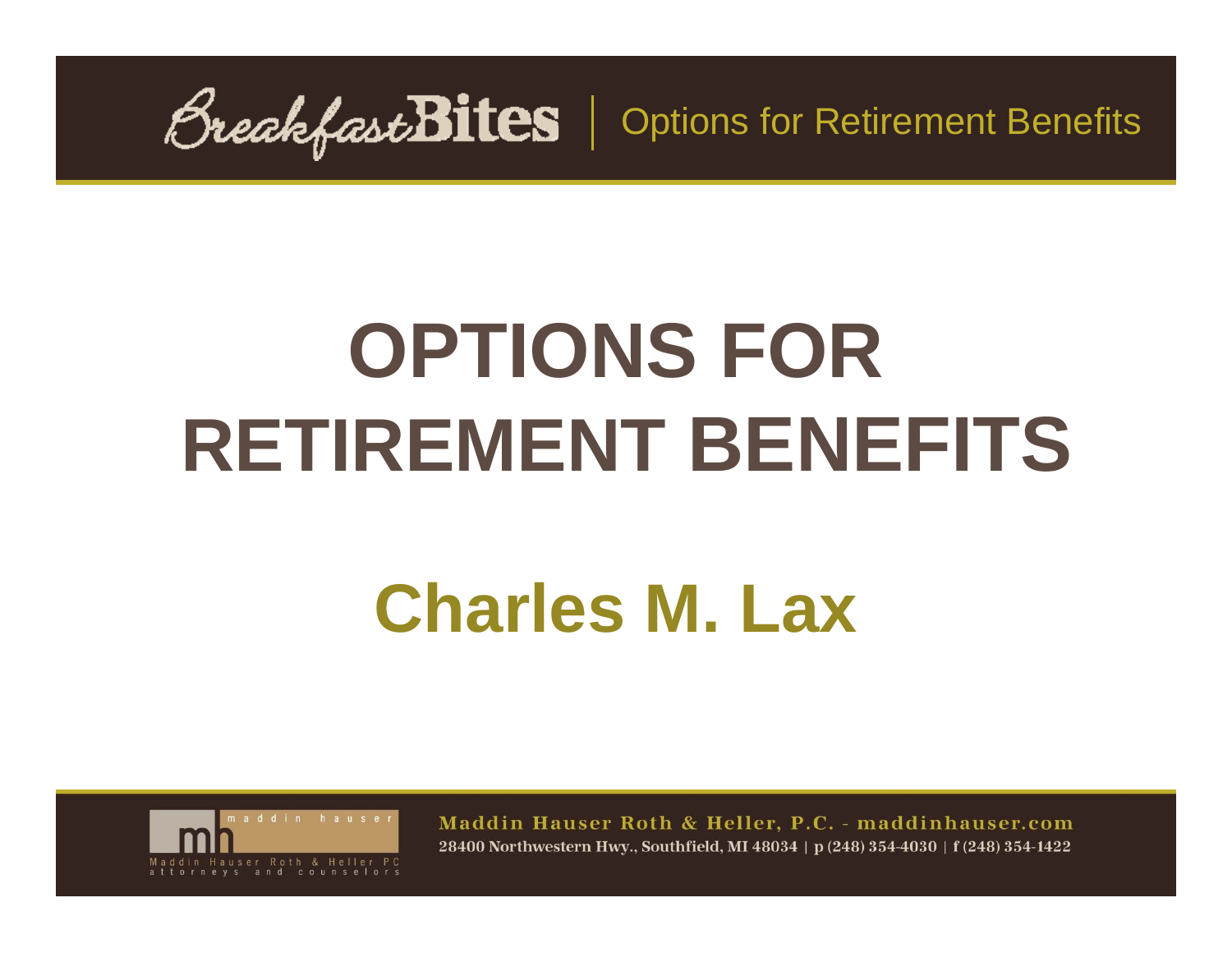*<u>OreakfastBites*</u> | Options for Retirement Benefits

# **INTRODUCTION**

- Your Name
- Your Company
- Your Position
- Your Companies' Retirement Plan(s)

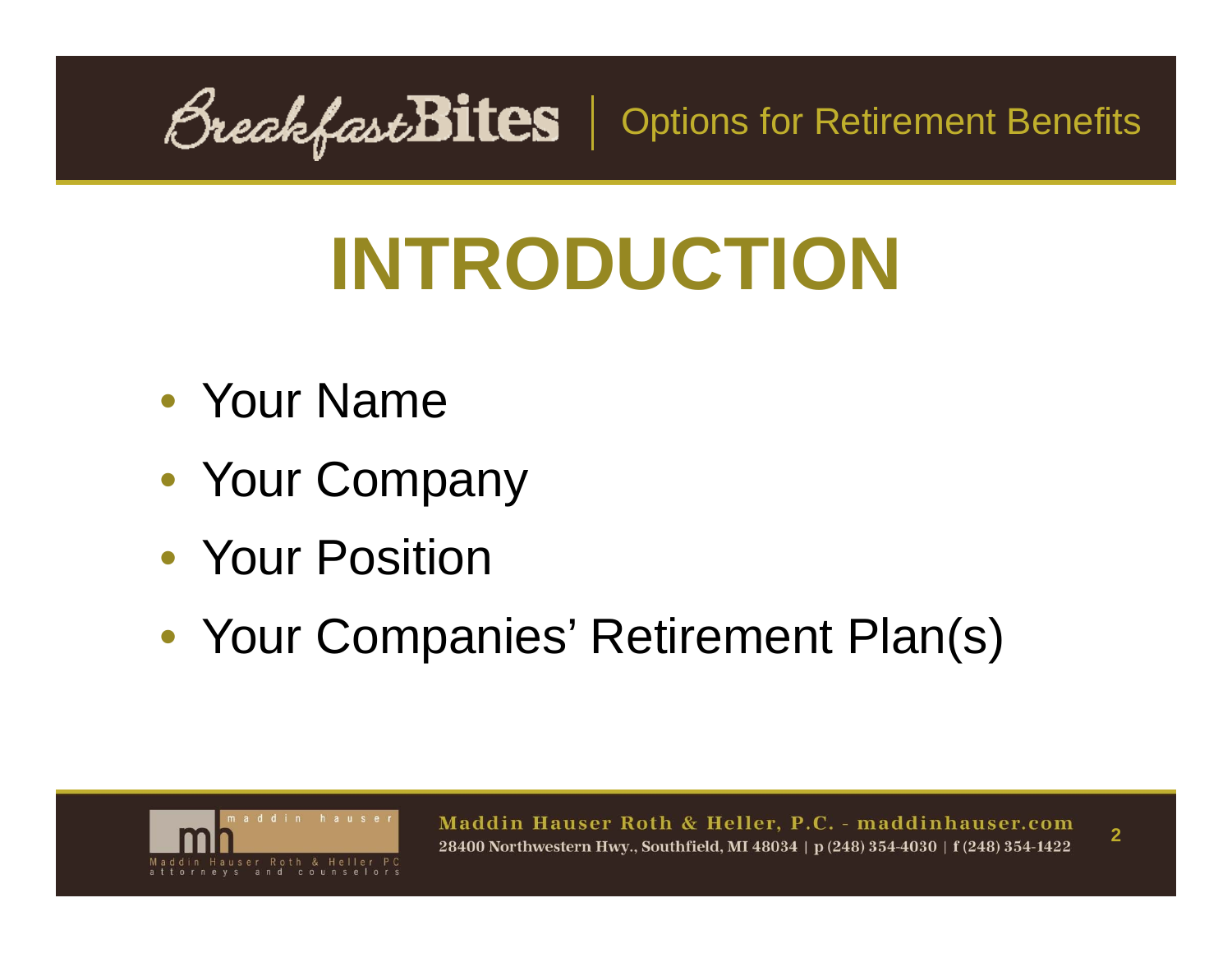*<u>OreakfastBites*</u> | Options for Retirement Benefits

#### • Tax Benefits

- Income tax deferred (except Roth contributions)
- Tax free accumulation
- Ability to roll over tax free
- – $-$  Employer gets a current deduction

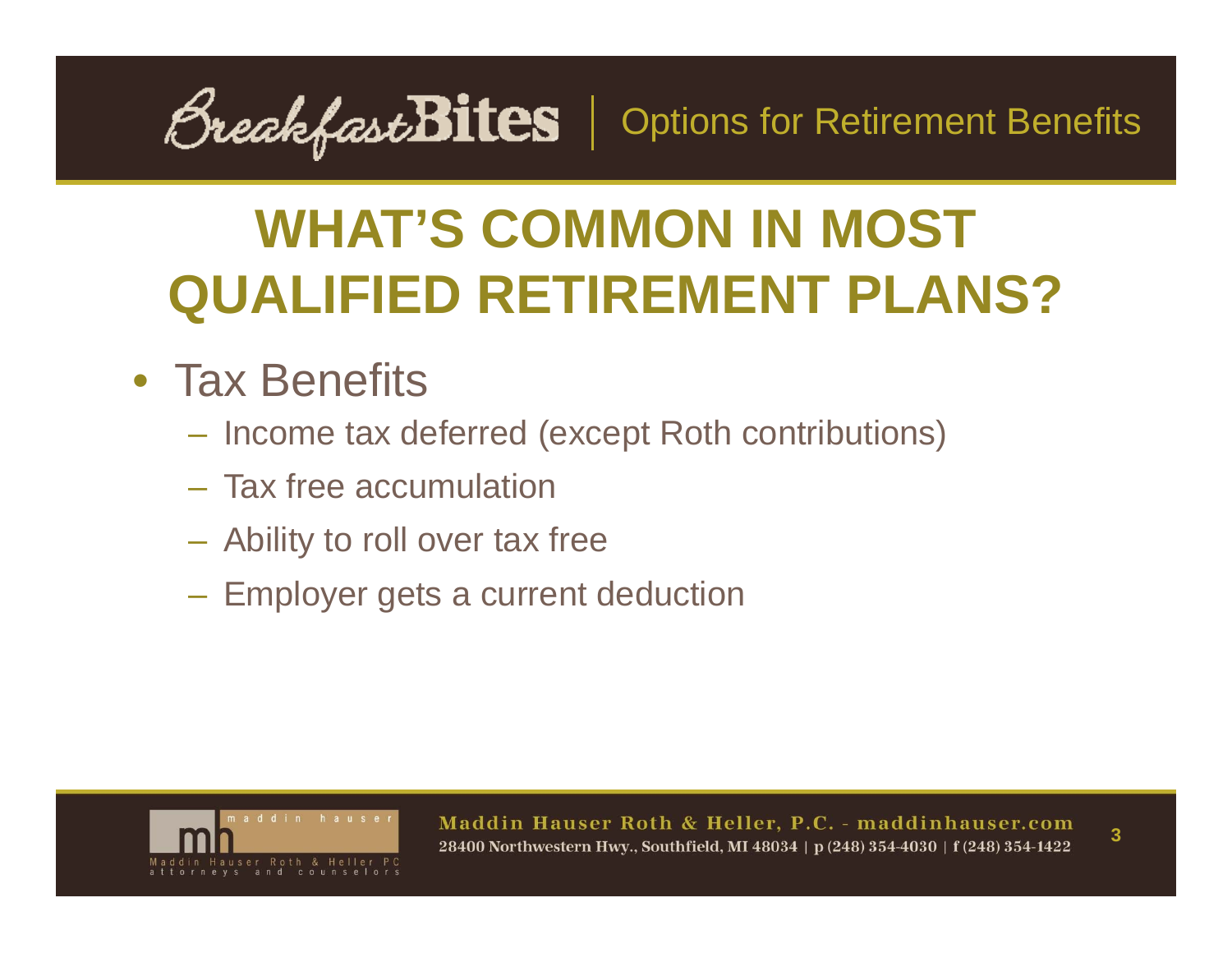<u>OreakfastBites</u> | Options for Retirement Benefits

- Limitations on Compensation/Contributions/Benefits
	- Maximum amount of compensation that may be considered is \$265,000 for 2016
	- 401k plan deferrals \$18,000 (plus \$6,000 catch up for 2016)
	- \$53,000 for defined contribution plans (plus \$6,000 catch up if a 401k plan for 2016)
	- \$210,000 benefit for defined benefit plans for 2016
	- Each limit is indexed

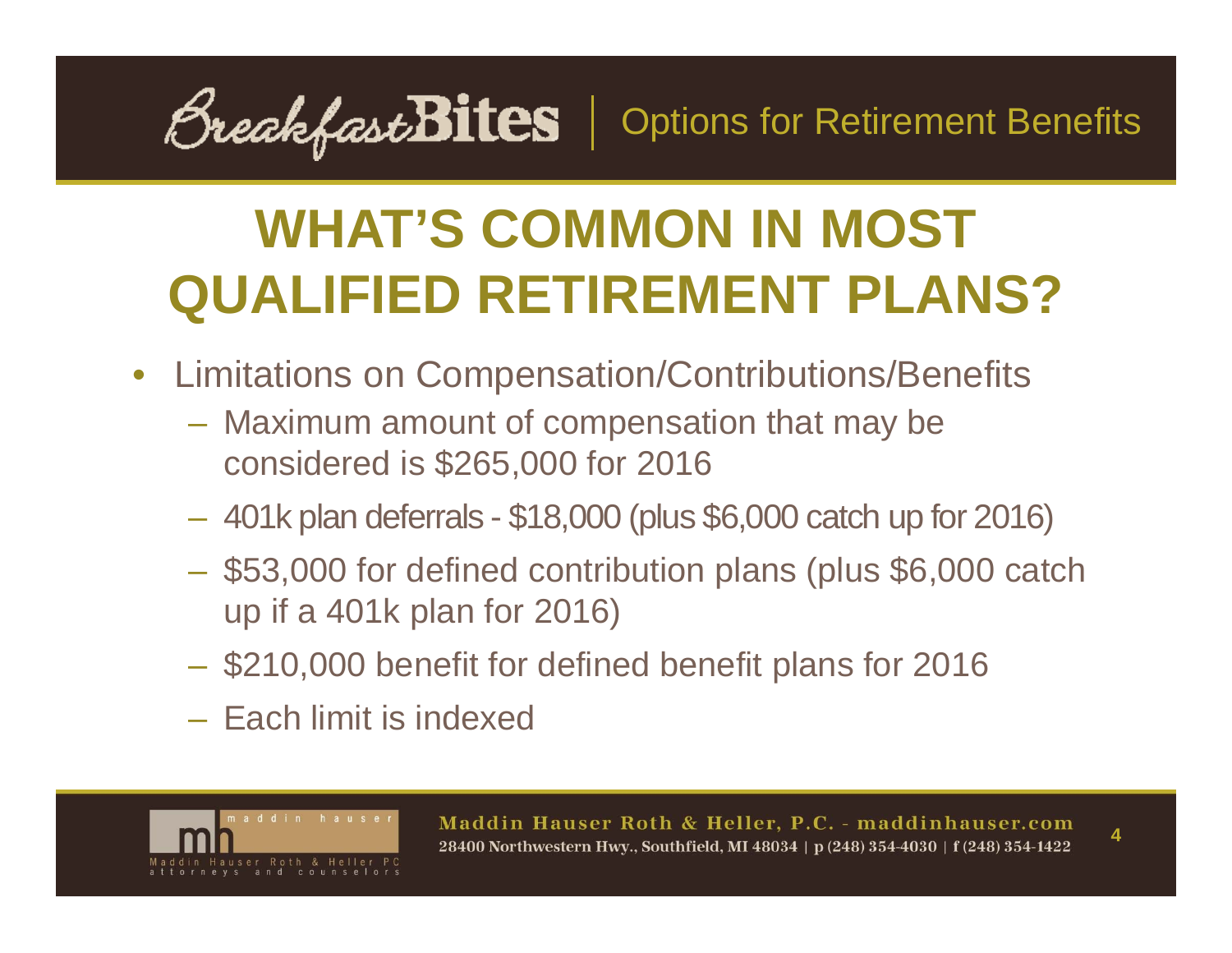<u>OreakfastBites</u> | Options for Retirement Benefits

- Non-Discrimination Rules
	- May not discriminate in favor of highly compensated employees (HCEs)
	- HCEs are generally 5% owners and others earning more than \$120,000 for 2016

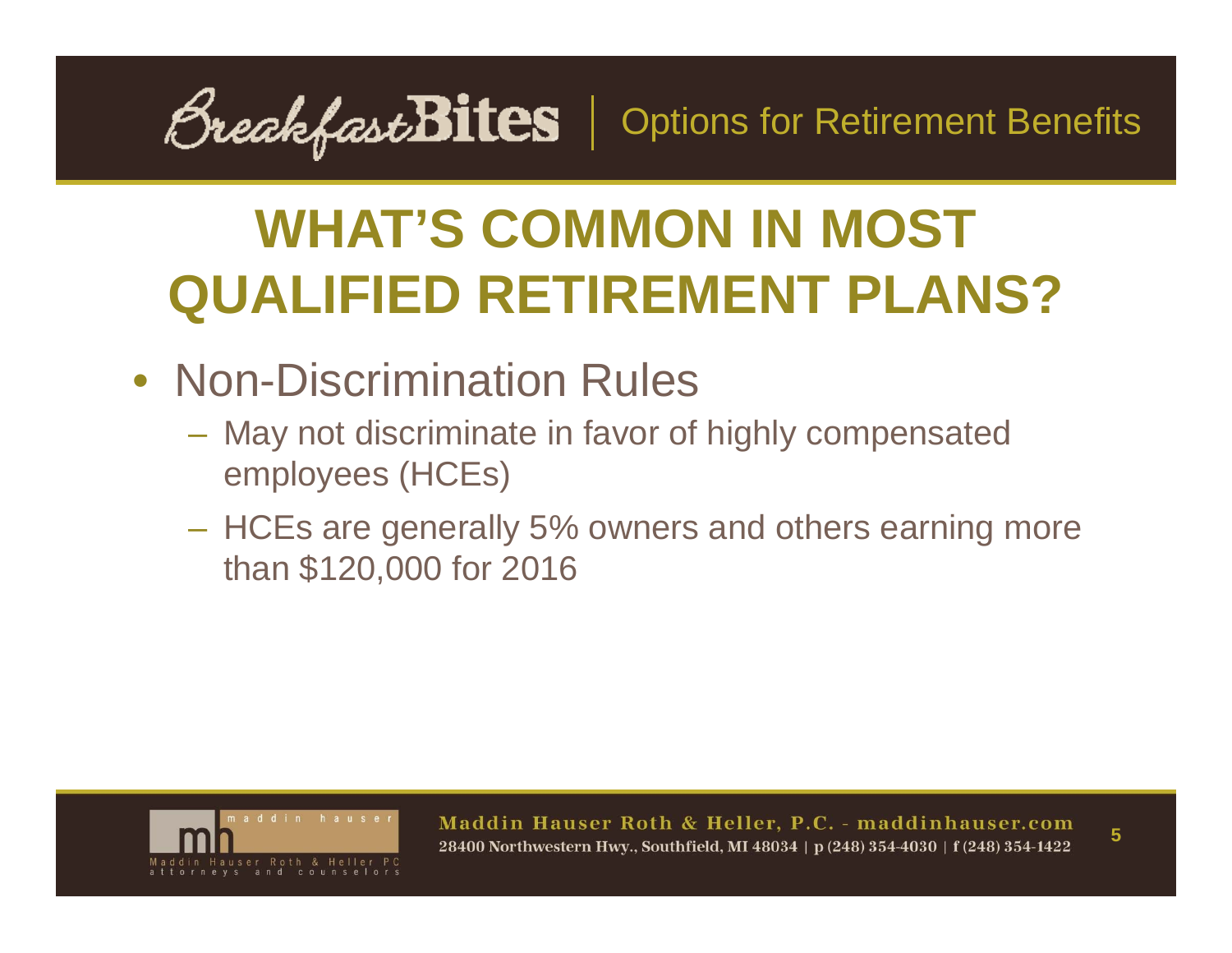<u>OreakfastBites</u> | Options for Retirement Benefits

- Non-discrimination rules apply to such things as:
	- Contributions
	- Benefits
	- •Eligibility requirements
	- Investment options
- If discriminatory, plan loses its tax qualified status

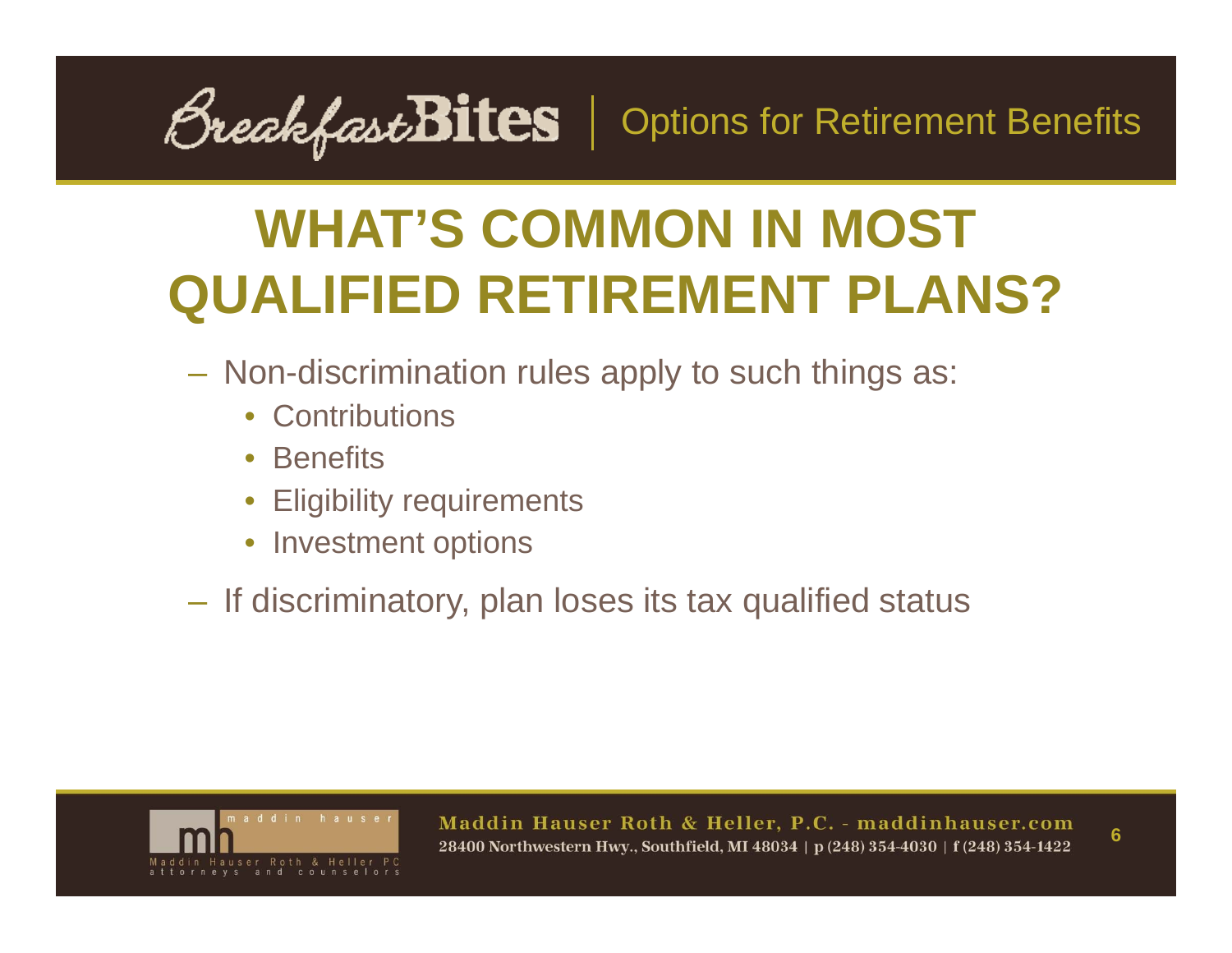<u>OreakfastBites</u> | Options for Retirement Benefits

#### • Fiduciary Obligations

- Who are the fiduciaries?
	- Persons named in the plan (trustees and plan administrator)
	- Persons who provide investment advice for a fee
	- Persons who have discretionary authority over the administration of the plan
	- Persons who either have the authority or exercise the authority over management of plan assets, investment options or distribution options

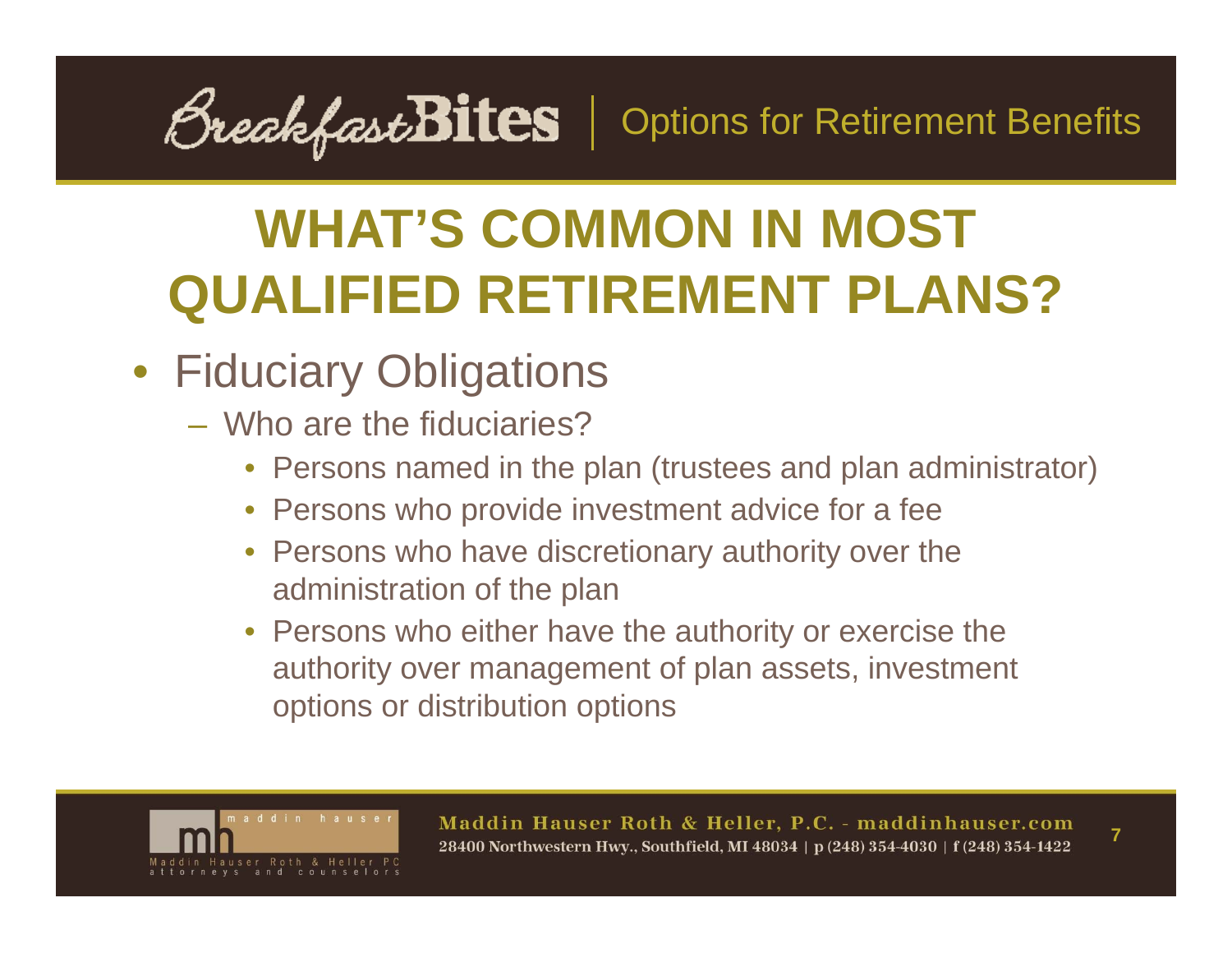<u>OreakfastBites</u> | Options for Retirement Benefits

- What are their duties?
	- Must discharge their duties for exclusive purpose of providing benefits
	- Must act with the skill, care and diligence, under the circumstances, of a prudent person ("Prudent Man Rule")
	- Must diversify investments to minimize risk of loss
	- Must act in accordance with plan's governance documents

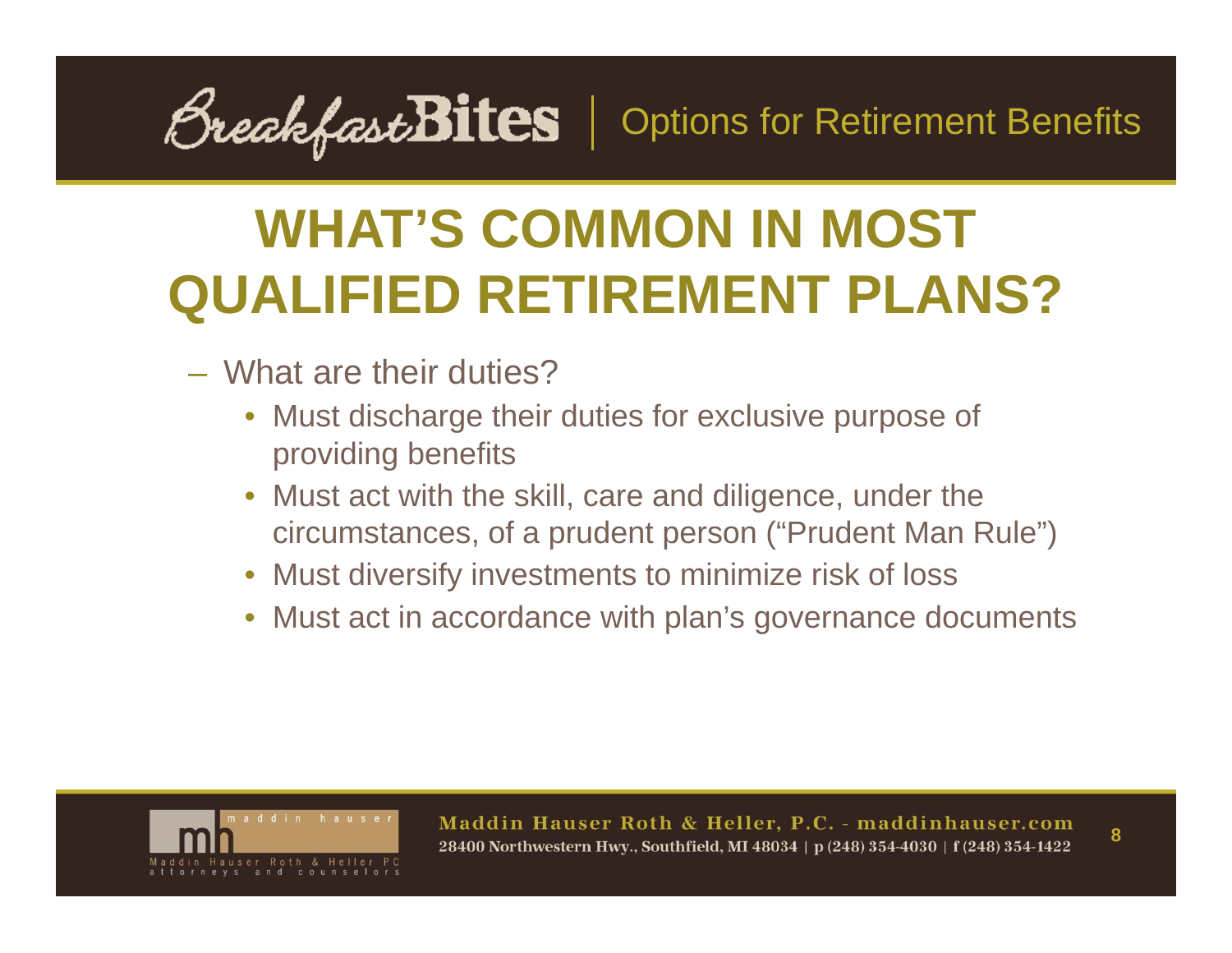<u>OreakfastBites</u> | Options for Retirement Benefits

- What happens if they breach their duty?
	- •Make the plan whole for losses
	- Restore to the plan any profits they made through their use of plan assets
	- The plan may lose its tax qualified status

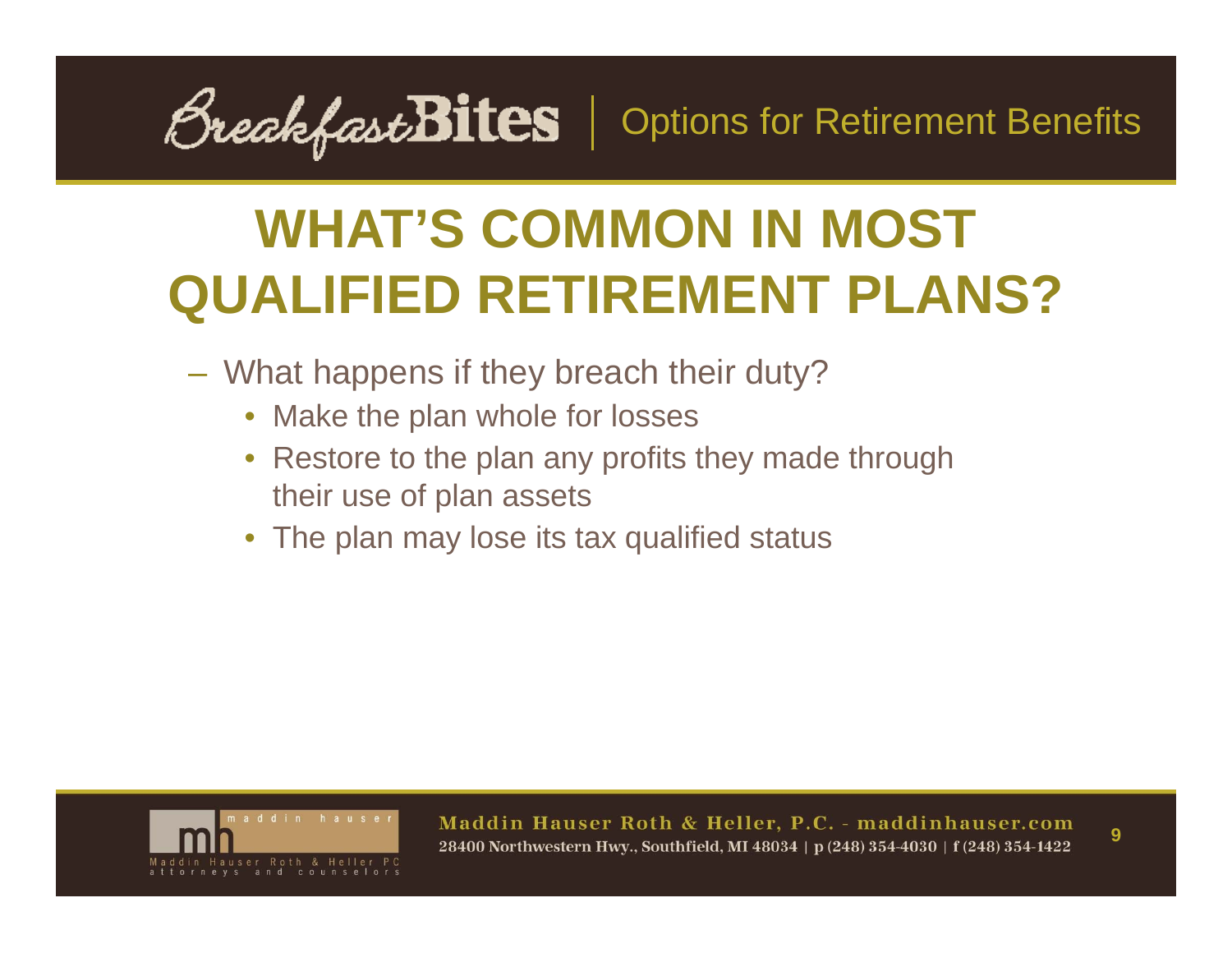<u>OreakfastBites</u> | Options for Retirement Benefits

- Simplified Employee Pension Plan (SEP)
	- Features
		- Employer contributes directly into an IRA for each participant
		- The contribution rate must be the same for each participant
		- The maximum contribution is the lesser of 25% of compensation or \$53,000
		- Employees who have worked in any part of 3 of the last 5 years and attained the age of 21 must be included

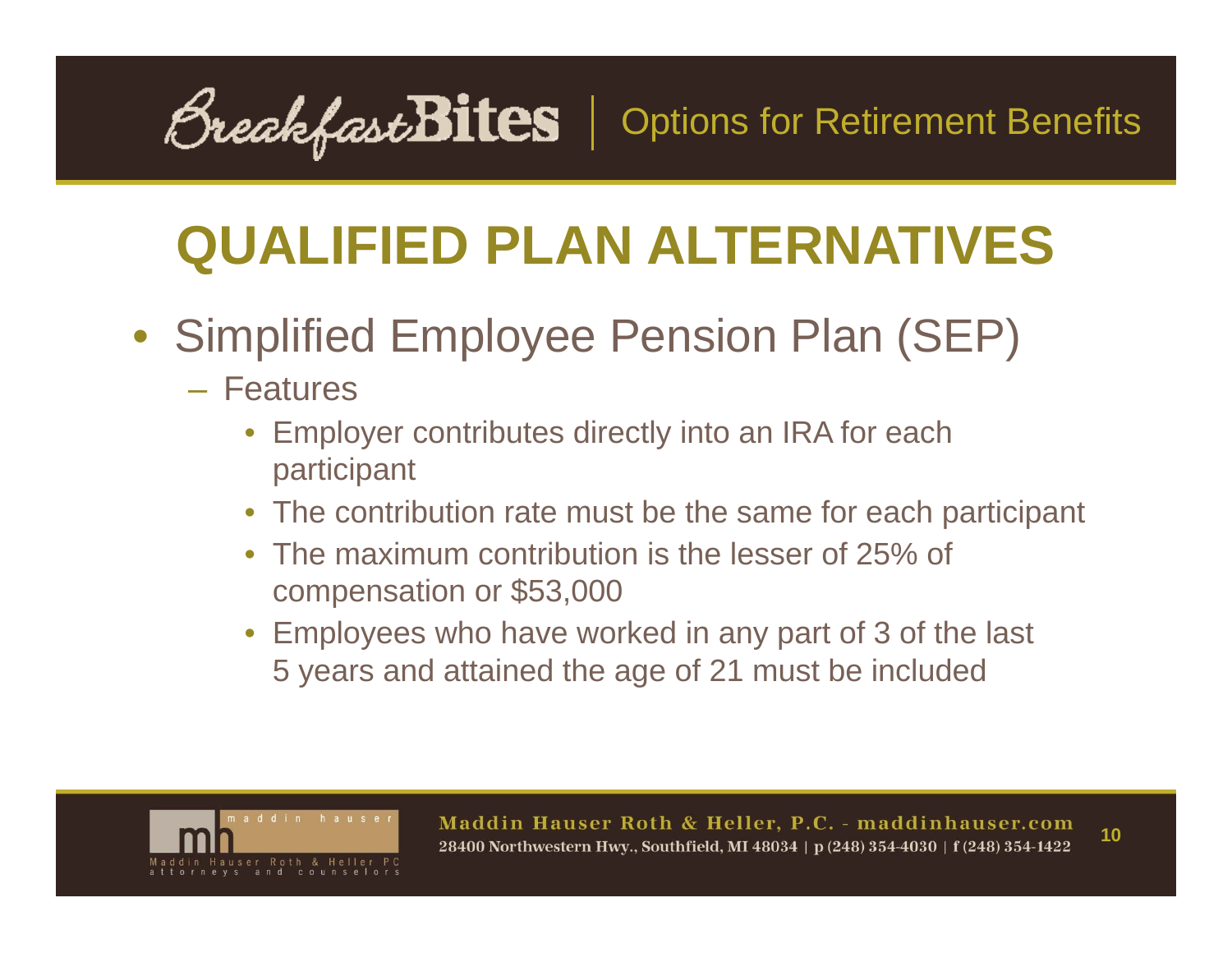<u>OreakfastBites</u> | Options for Retirement Benefits

#### Advantages

- Contributions are completely discretionary
- SEP plan documents are simple to deal with and are usually provided at no cost by institutions providing the IRAs
- No annual reports are required with IRS or DOL

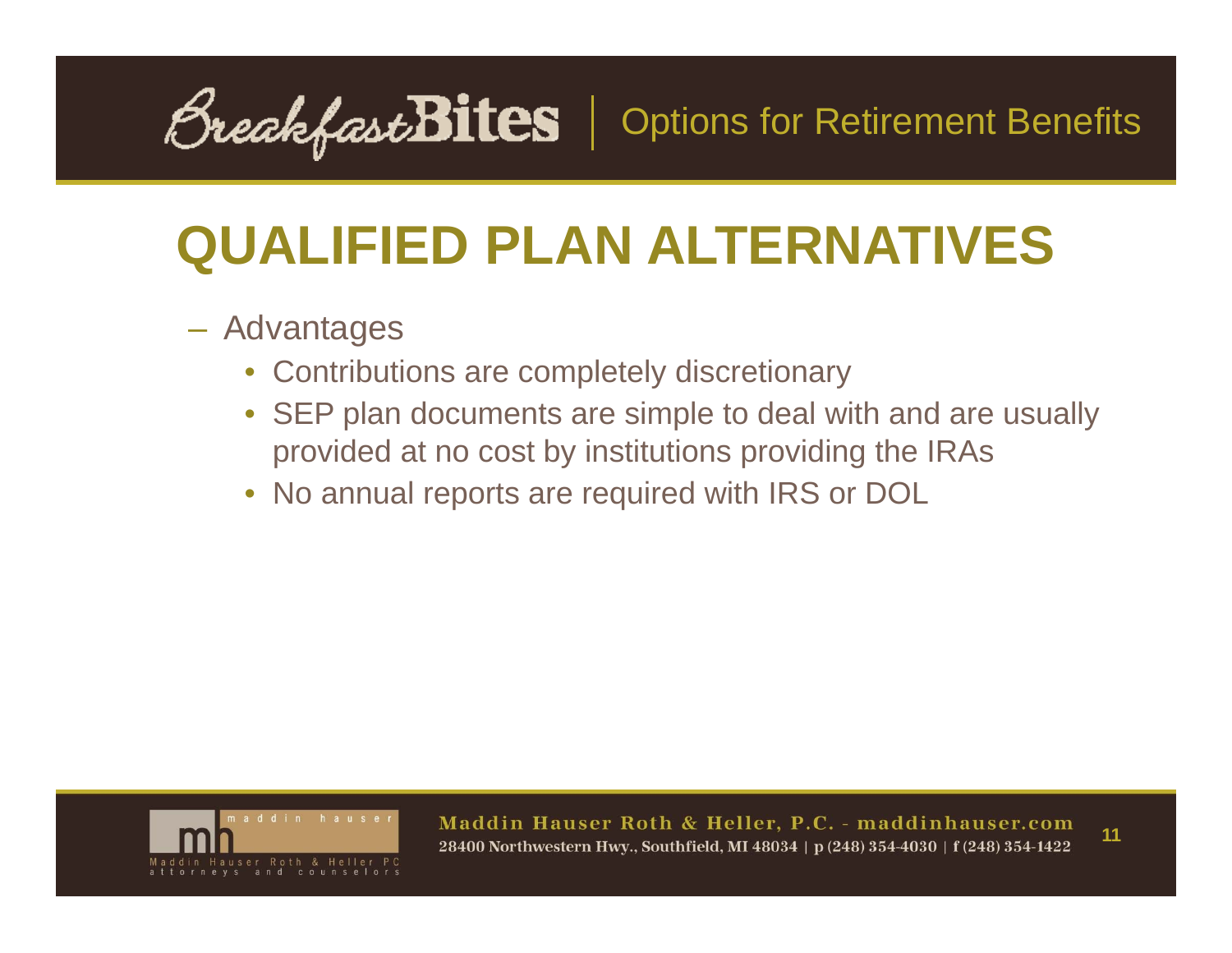<u>OreakfastBites</u> | Options for Retirement Benefits

- Disadvantages
	- Employees are always fully vested in their employer's contributions
	- Loans are not permitted
	- The employee can withdraw funds at any time, subject to a 10% income tax penalty, if applicable

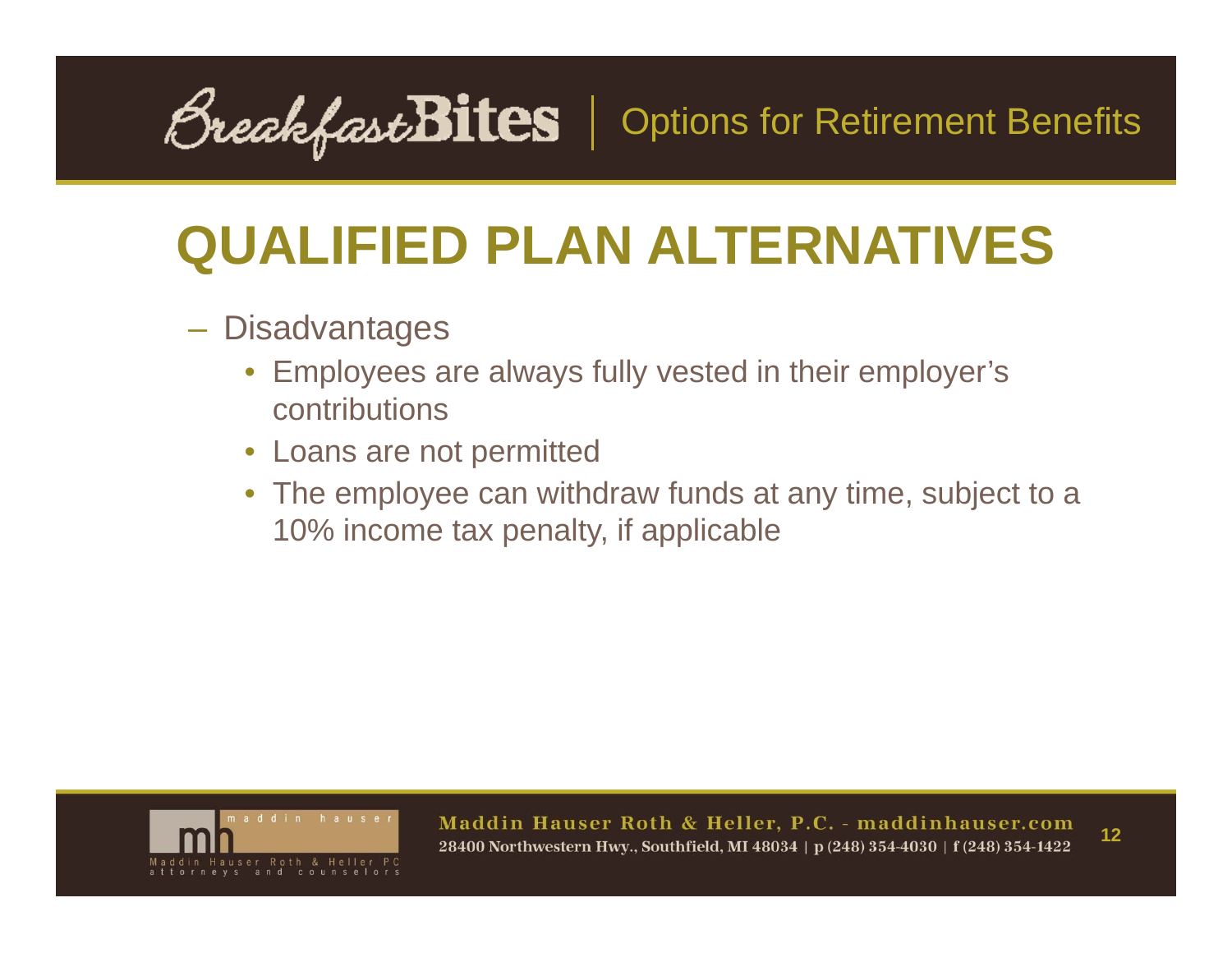<u>OreakfastBites</u> | Options for Retirement Benefits

- Profit Sharing/Discretionary Contribution Plan
	- Features
		- Contributions by the employer are discretionary
		- Various methods may be used to allocate the contributions (pro rata, cross-tested, integrated with social security)
		- Participants' accounts may be self directed or invested by the trustees
		- Participants bear the investment risk
		- •Generally favors younger employees

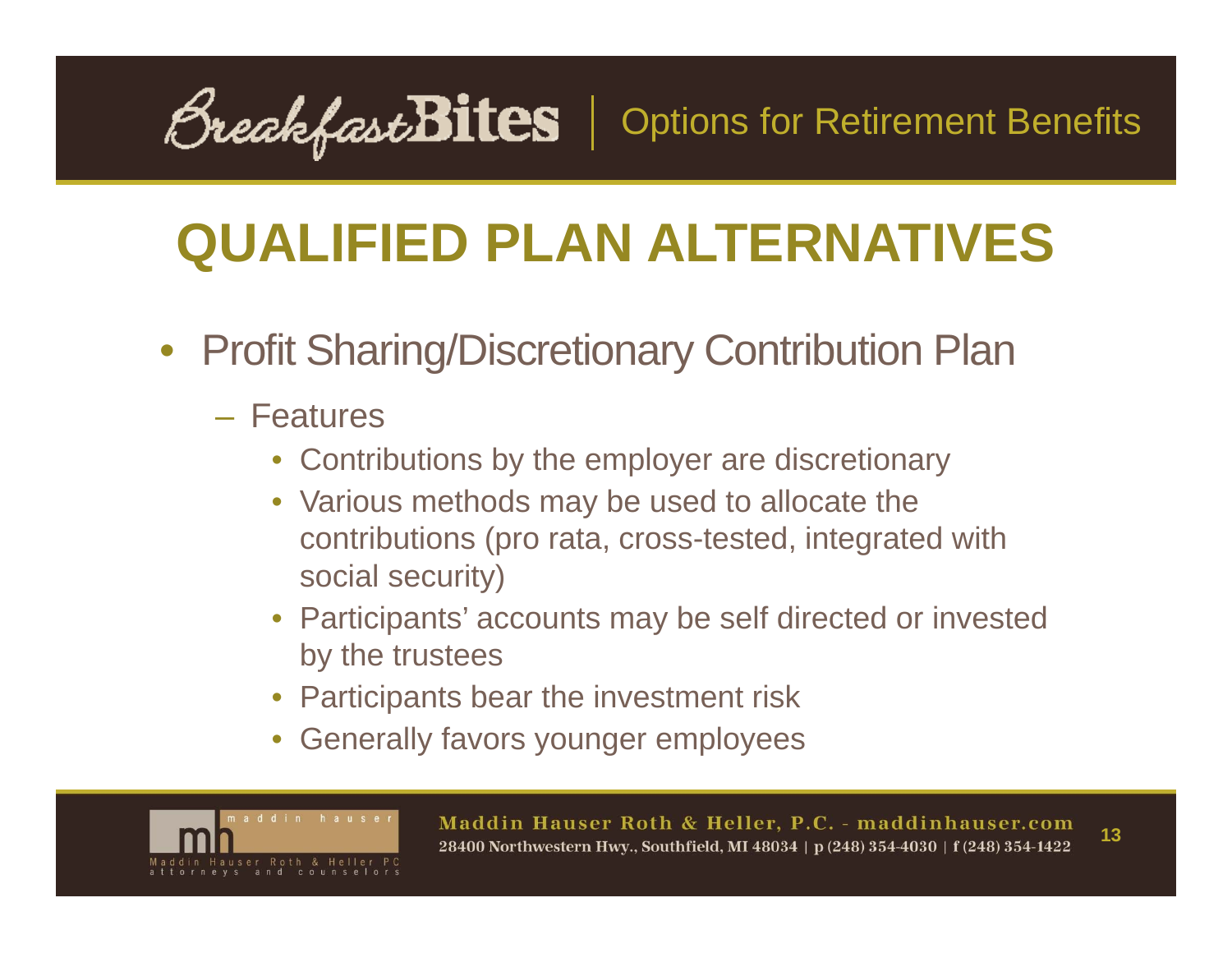<u>OreakfastBites</u> | Options for Retirement Benefits

#### Advantages

- Greatest flexibility for the employer among plan alternatives
- • Non-vested account balances can be used to reduce employer contributions or reduce administrative costs

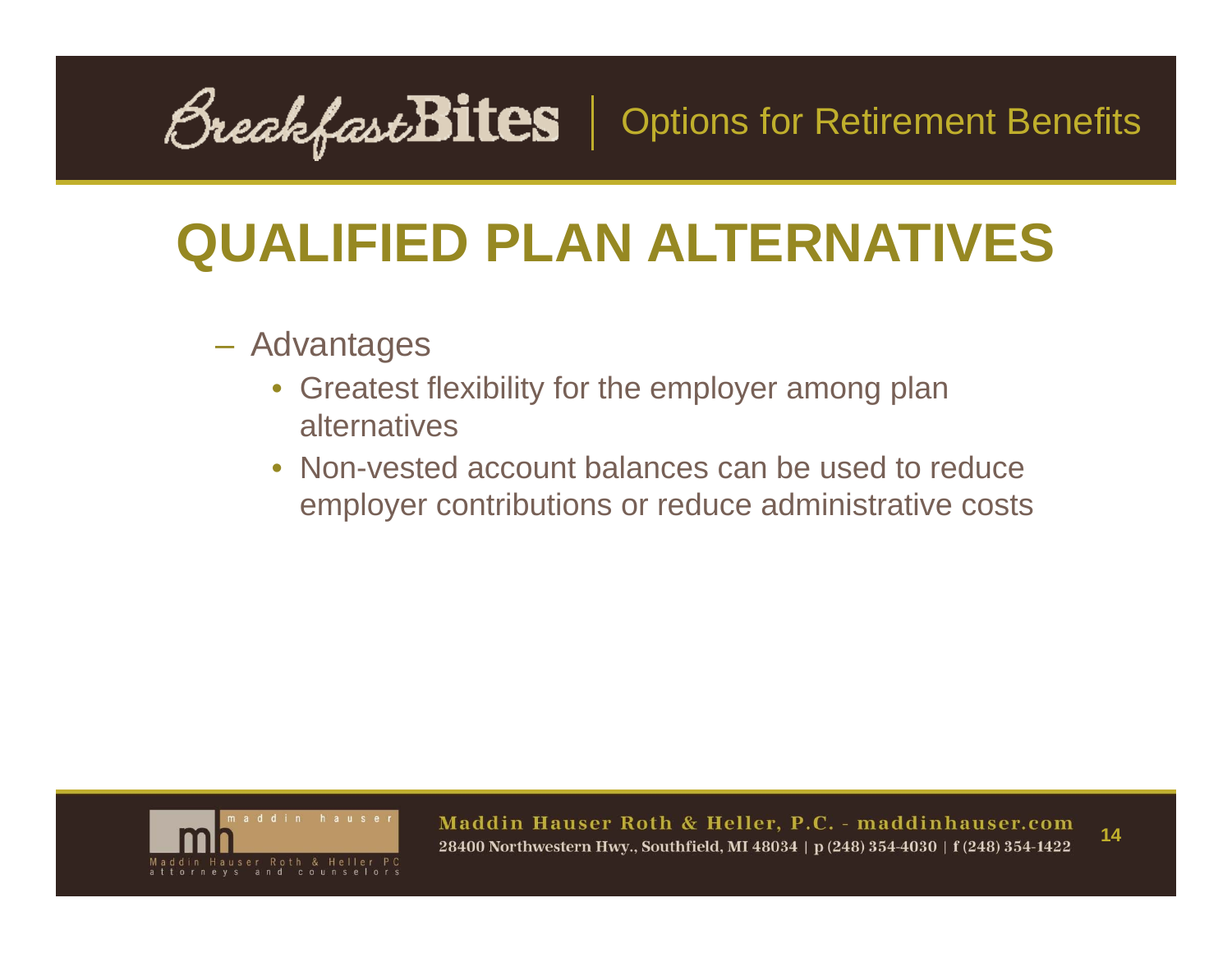BreakfastBites | Options for Retirement Benefits

- Disadvantage
	- Employer bears the entire cost (unless paired with a 401k component)

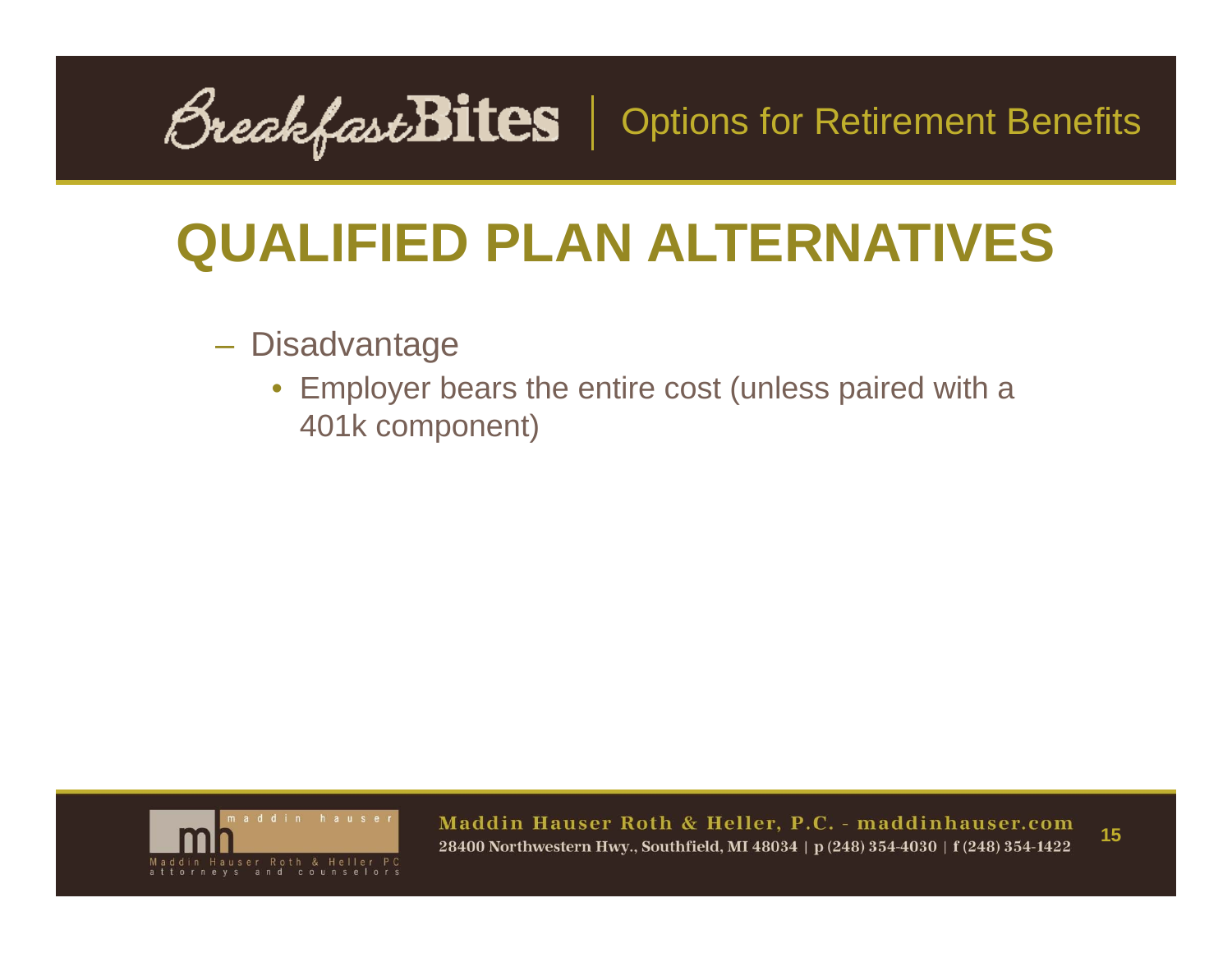OreakfastBites | Options for Retirement Benefits

#### • Traditional 401k Plan

- Features
	- Employees permitted to make pre-tax contributions
	- The maximum deferral permitted in 2016 is \$18,000, with individuals who are age 50 or older permitted to make an additional "catch up" contribution of \$6,000
	- The plans are subject to non-discrimination testing to assure that HCEs (those earning more than \$120,000 in 2016) do not defer disproportionately large contributions relative to the non-HCEs

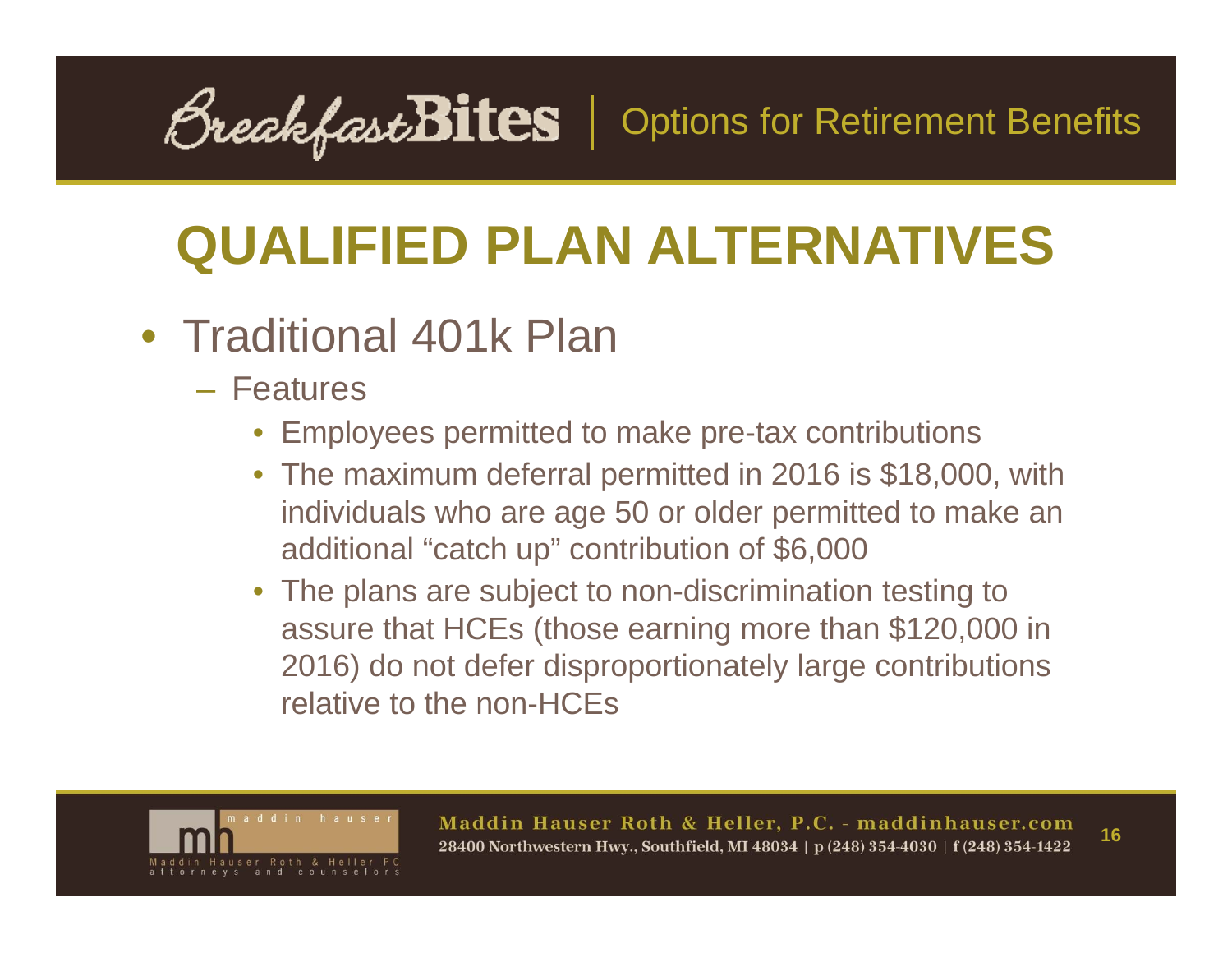<u>OreakfastBites</u> | Options for Retirement Benefits

#### Advantages

- Plan mostly funded through employee deferrals
- Employer contributions are discretionary
- Employees can reduce current taxable income and save for retirement
- Loans and hardship distributions are available
- Employer may make matching contributions to encourage participation in the plan
- Often combined with a profit sharing feature

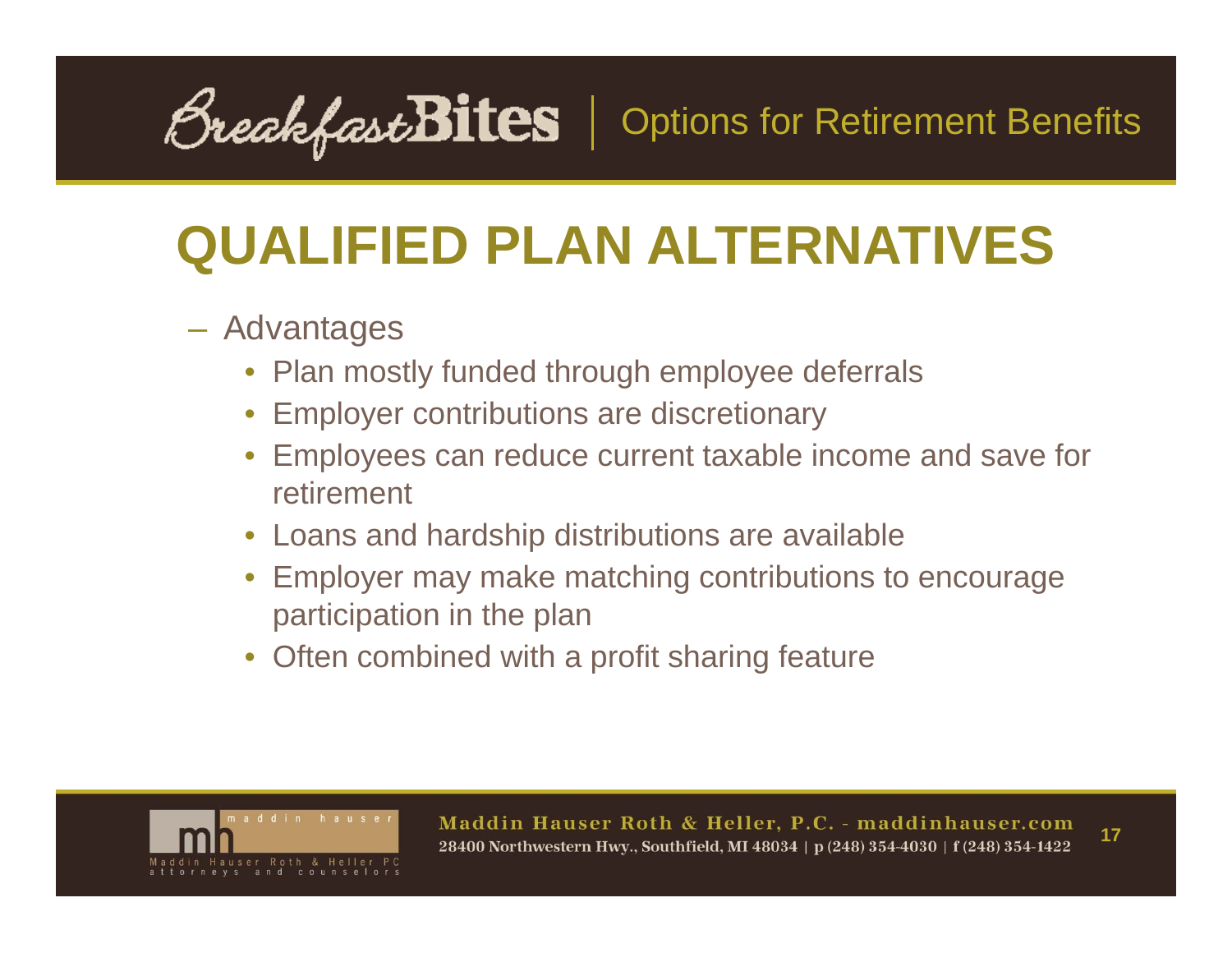<u>OreakfastBites</u> | Options for Retirement Benefits

- Disadvantages
	- Actual Deferral Percentage (ADP) Test can limit deferrals of **HCE<sub>s</sub>**
	- Administration can be more complicated than other types of plans

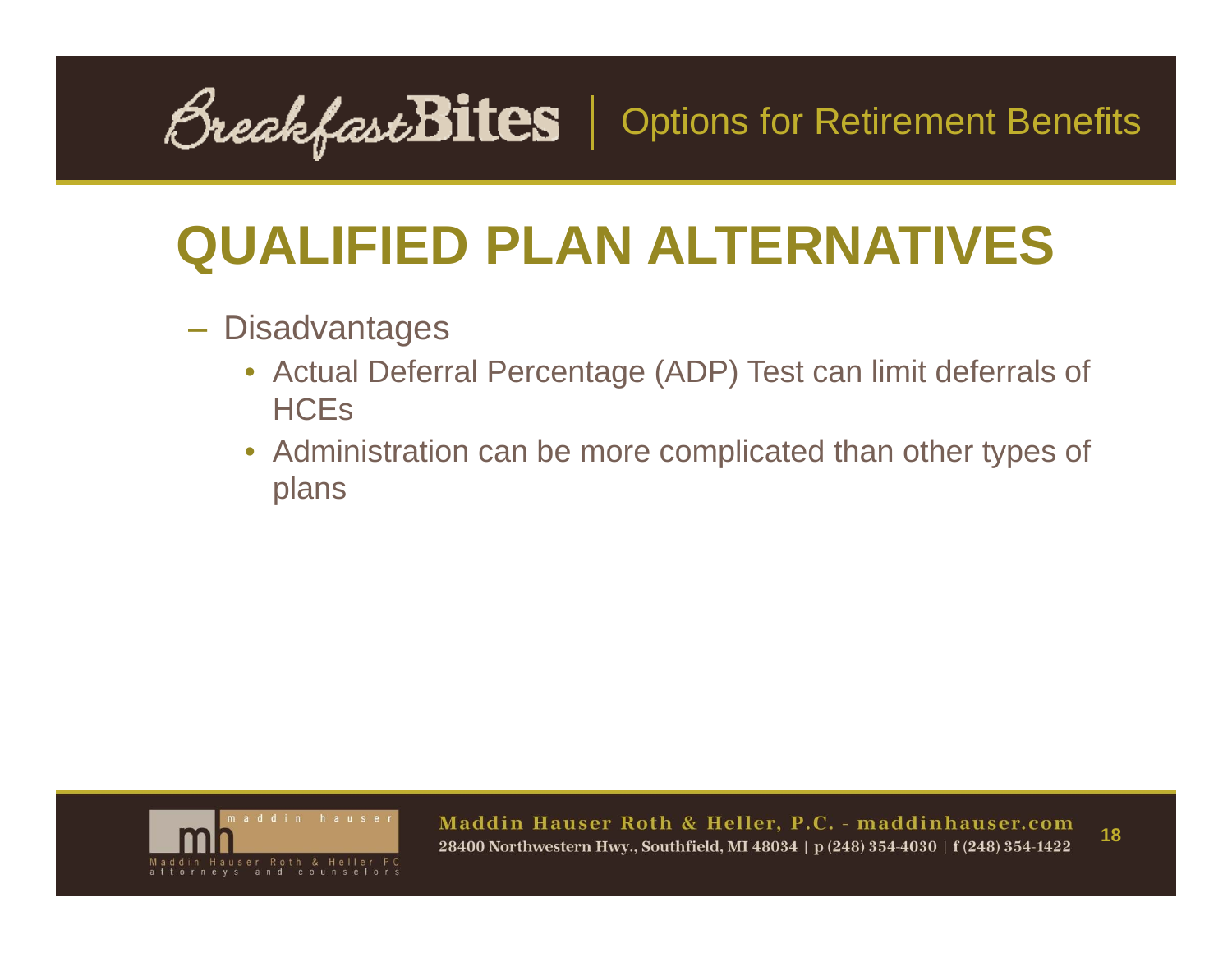<u>OreakfastBites</u> | Options for Retirement Benefits

#### • Roth 401k Plan

- Features
	- Limits, distribution rules and ADP testing identical to traditional 401k plan
	- Deferrals are made after tax as opposed to before tax
	- In most instances, distributions are made tax free
	- May be used in conjunction with a traditional 401(k) plan

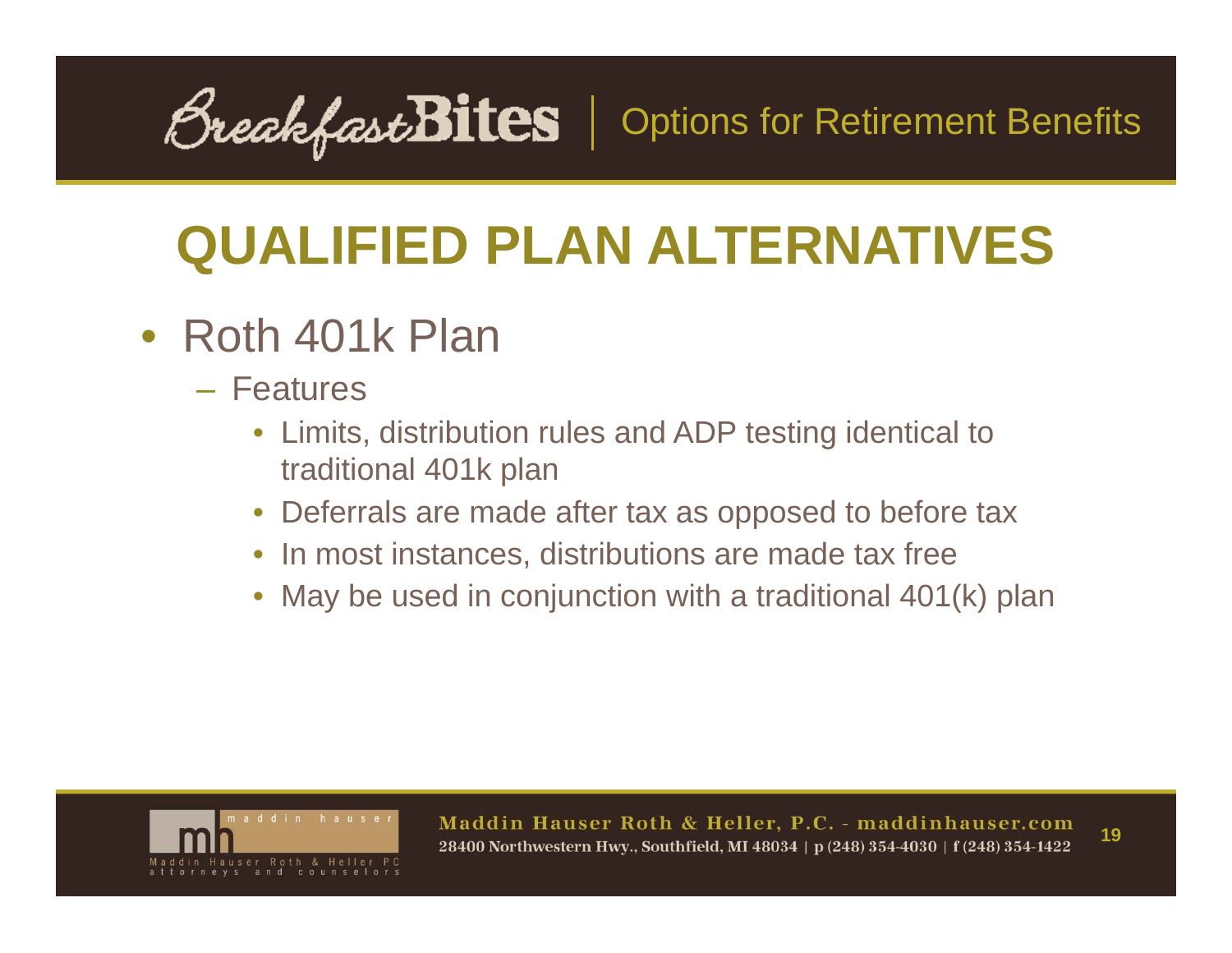<u>OreakfastBites</u> | Options for Retirement Benefits

#### Advantages

- Distributions are tax free, if qualified
- Distributions may be rolled into a Roth IRA and distributions postponed after age 70-1/2
- Can be used as a terrific "death benefit" for younger beneficiaries
- **Disadvantages** 
	- No current tax incentive to save through this vehicle

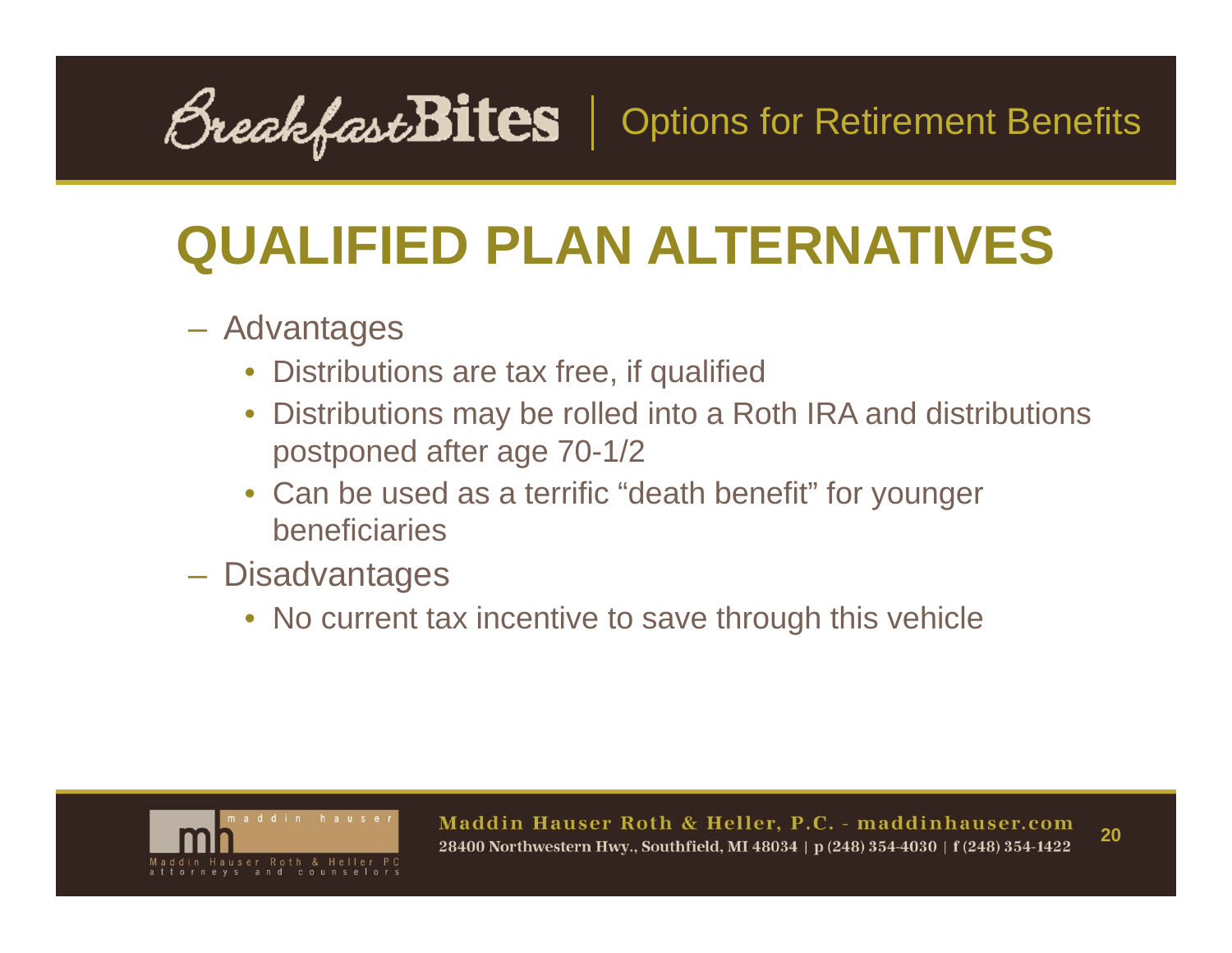<u>OreakfastBites</u> | Options for Retirement Benefits

#### • Defined Benefit Plan

- Features
	- Instead of an account balance, a participant earns a retirement benefit, generally starting at their retirement date and continuing for life
	- The benefit is often related to a participant's compensation and/or years of service
	- Contributions are actuarially determined each year and are subject to rules that require plans to be "adequately funded"
	- The maximum benefit that may be provided is generally \$210,00 per year

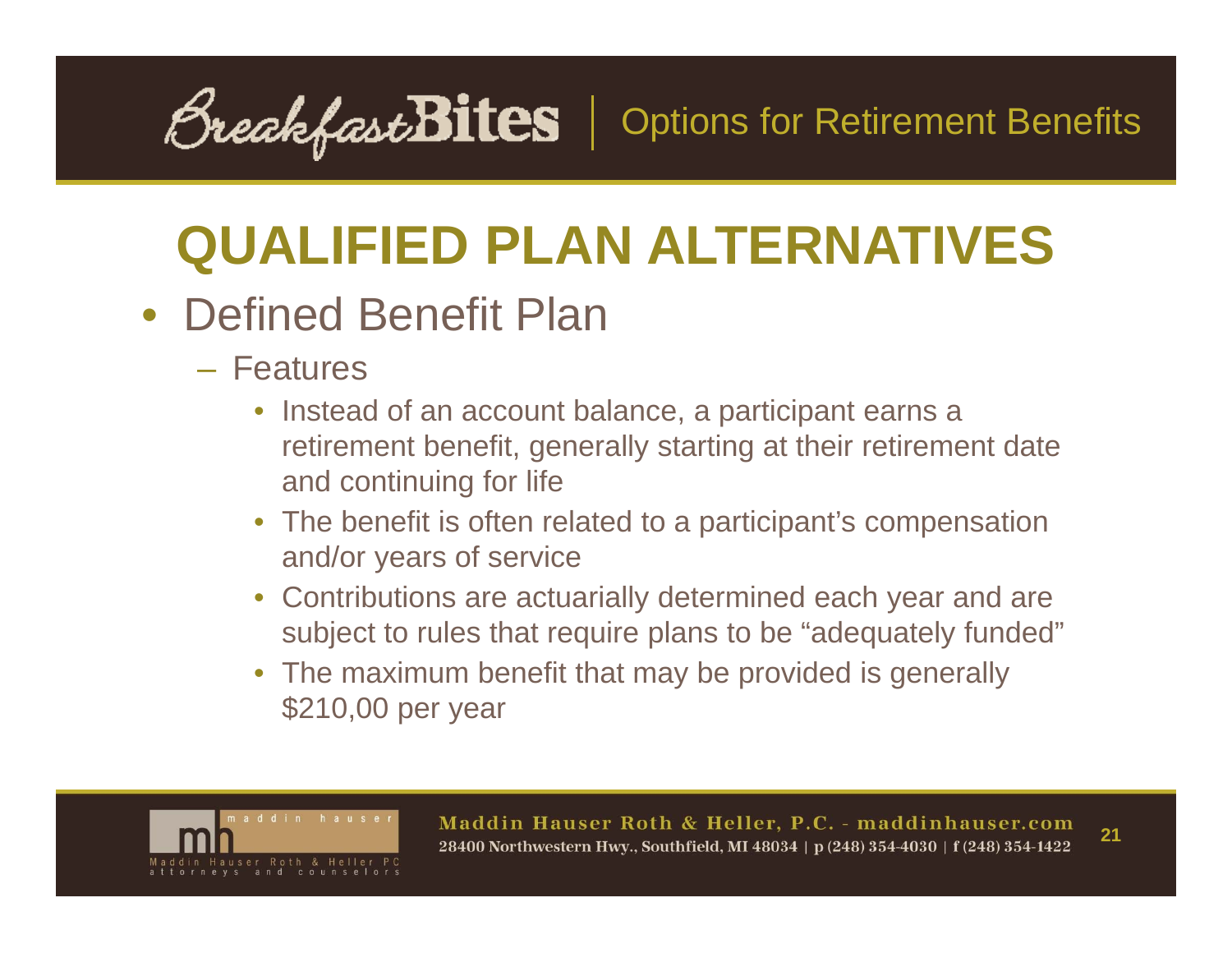<u>OreakfastBites</u> | Options for Retirement Benefits

#### Advantages

- Tends to favor older employees
- Contribution levels can be much higher than in other types of plans
- Participants have certainty of what will be their monthly or annual retirement amount
- Amount forfeited by terminated employees will automatically reduce future contributions

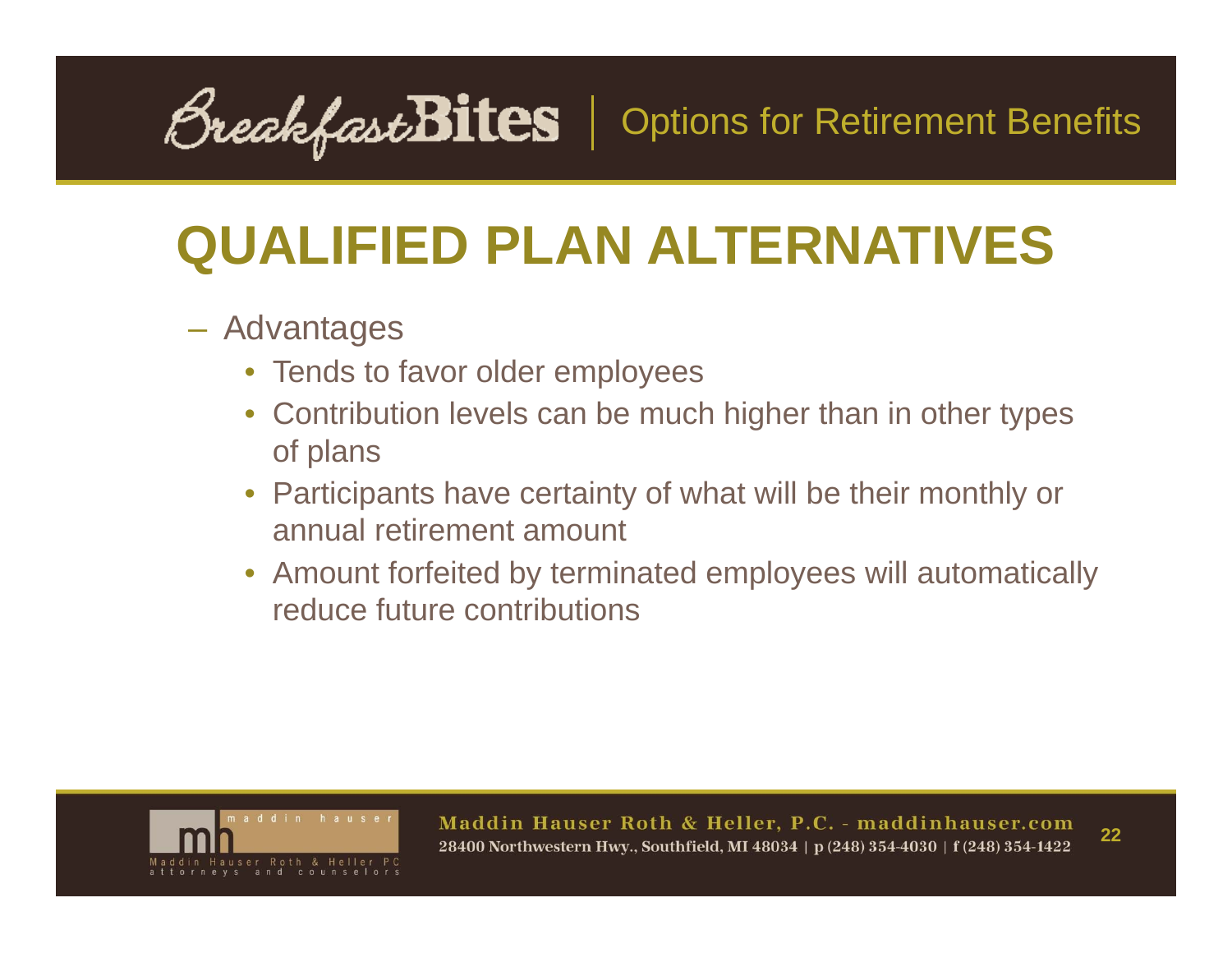<u>OreakfastBites</u> | Options for Retirement Benefits

#### Disadvantages

- The employer needs sufficient cash flow to meet minimum funding to avoid penalties
- Insurance premiums must be paid to the Pension Benefit Guaranty Corporation each year (unless exempt as a professional corporation with less than 25 participants)
- The employer bears the investment risk if the plan does not meet assumed performance
- In-service distributions not permitted prior to age 62
- Generally, a more expensive plan to operate

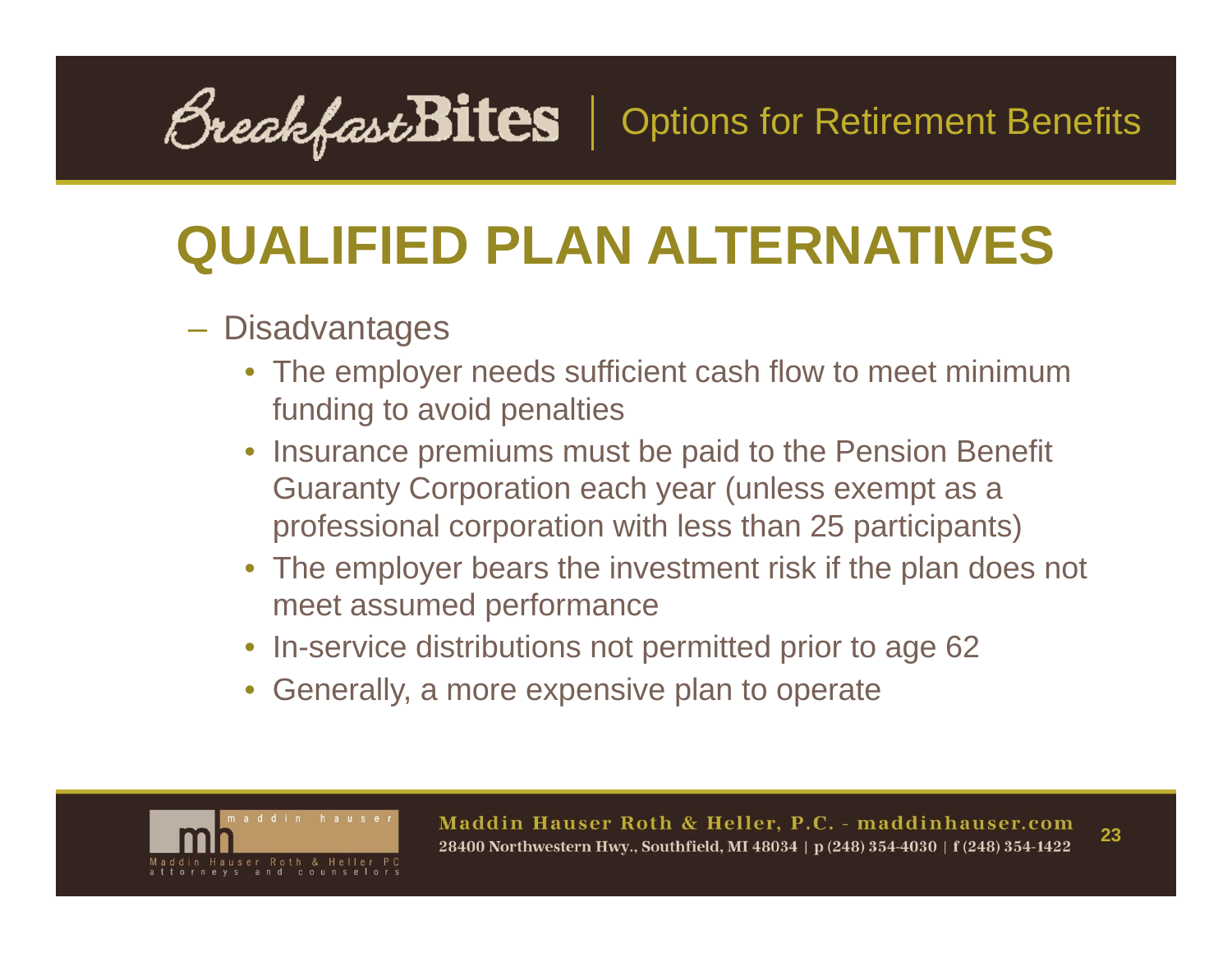<u>OreakfastBites</u> | Options for Retirement Benefits

#### • Cash Balance Plan

- Features
	- • The plan is a "hybrid" plan having features of both a defined benefit plan and a defined contribution plan
	- The participant's benefits are described in the form of a hypothetical account. Each year the participant receives a hypothetical contribution to the account (i.e., 2% of compensation, or \$1,000 plus a specified rate of return on investment (i.e., 5%)
	- When the participant's benefit is paid, they are paid the value of the hypothetical account
	- $\bullet$  Because it is a pension plan, the employer bears the investment risk but also enjoys the investment gains

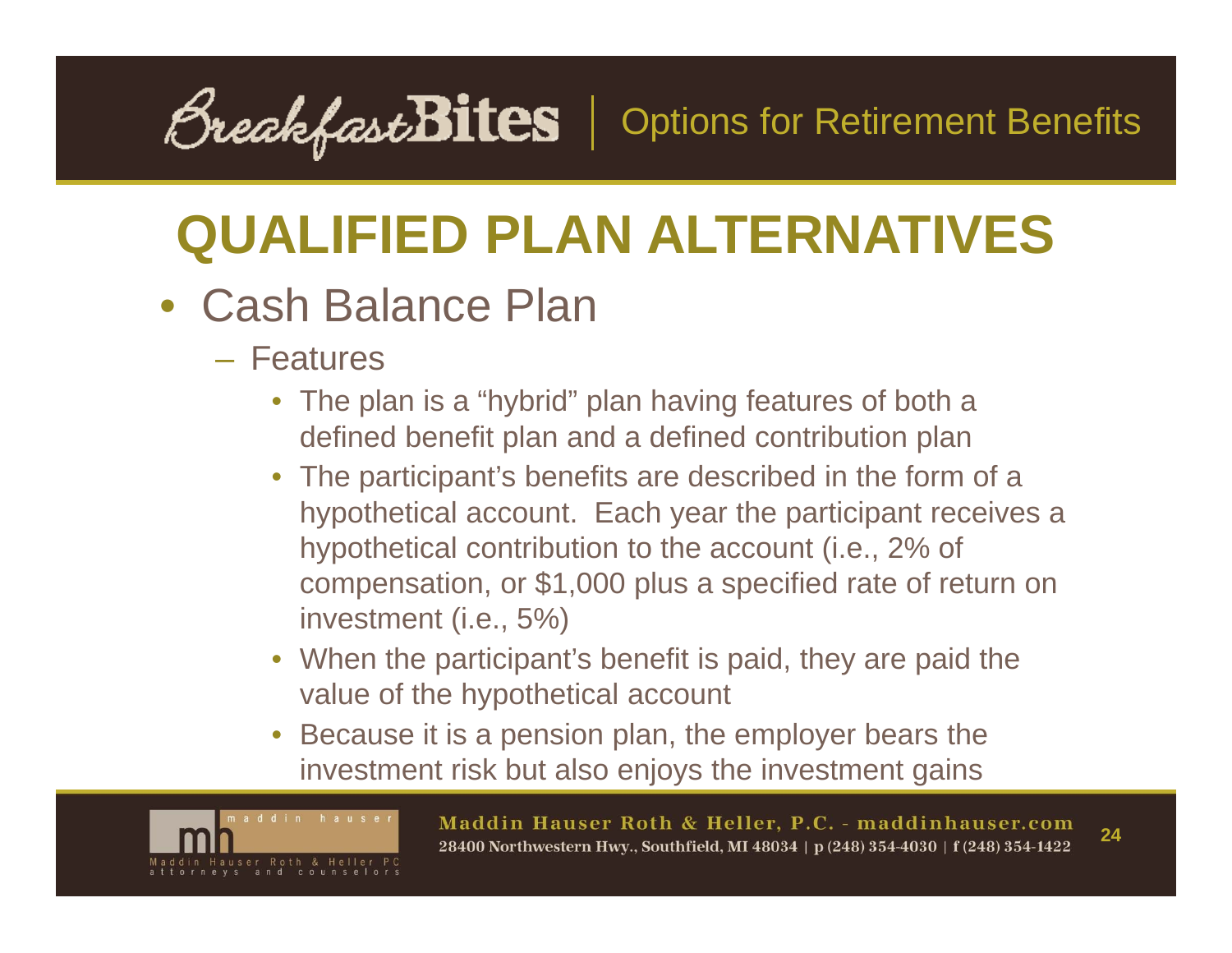<u>OreakfastBites</u> | Options for Retirement Benefits

#### Advantages

- For many participants, describing their benefit in a lump sum rather than a monthly benefit at their retirement date is preferential
- Often used today as a "tax shelter plan" for business owners
- Disadvantages
	- Same as other defined benefit plans

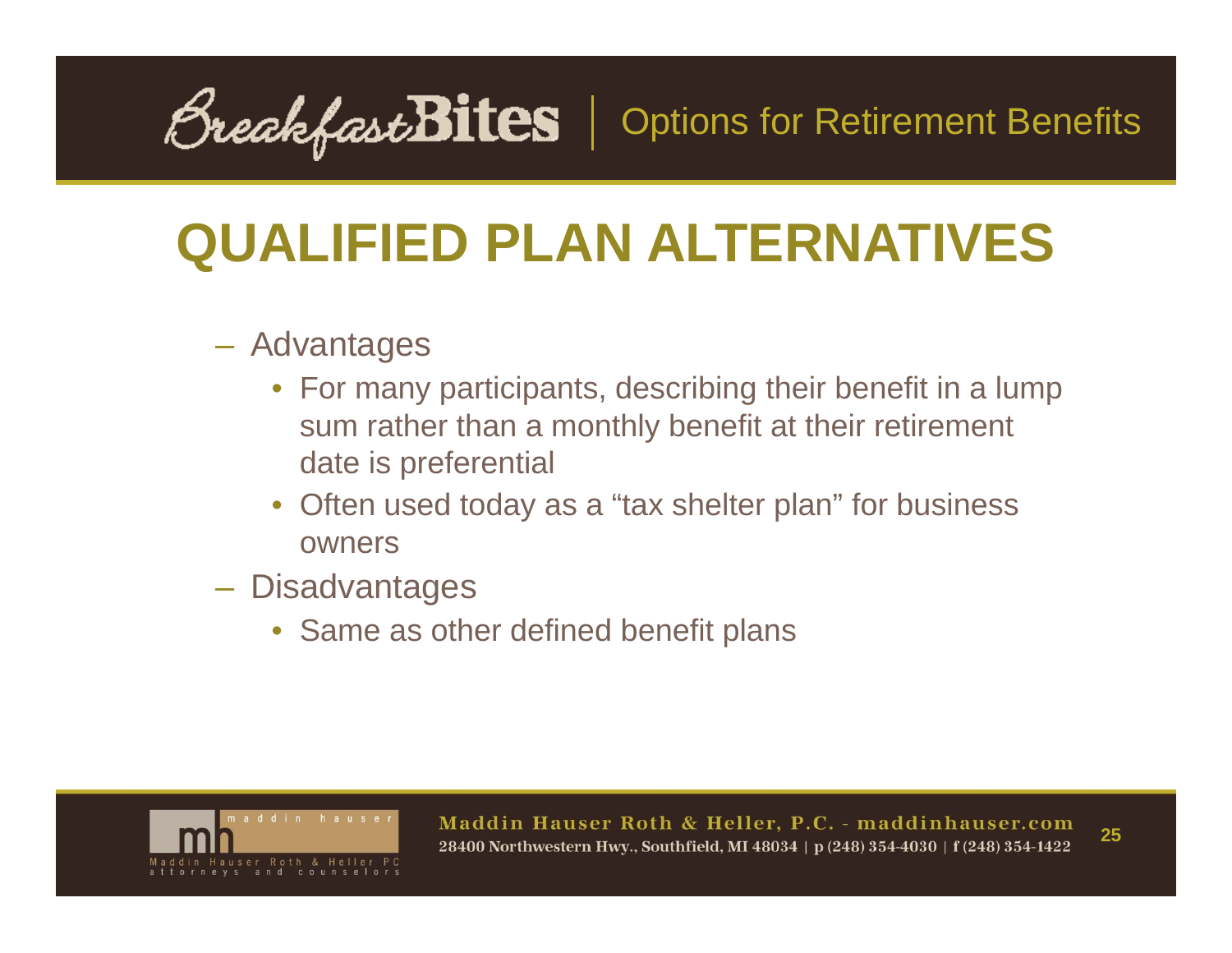BreakfastBites | Options for Retirement Benefits

#### • Safe Harbor 401k Plan

- 401k plans that fail the ADP test must either return deferrals to HCEs or make additional contributions for the non-HCEs
- –– "Safe Harbor Plans" automatically pass the ADP test

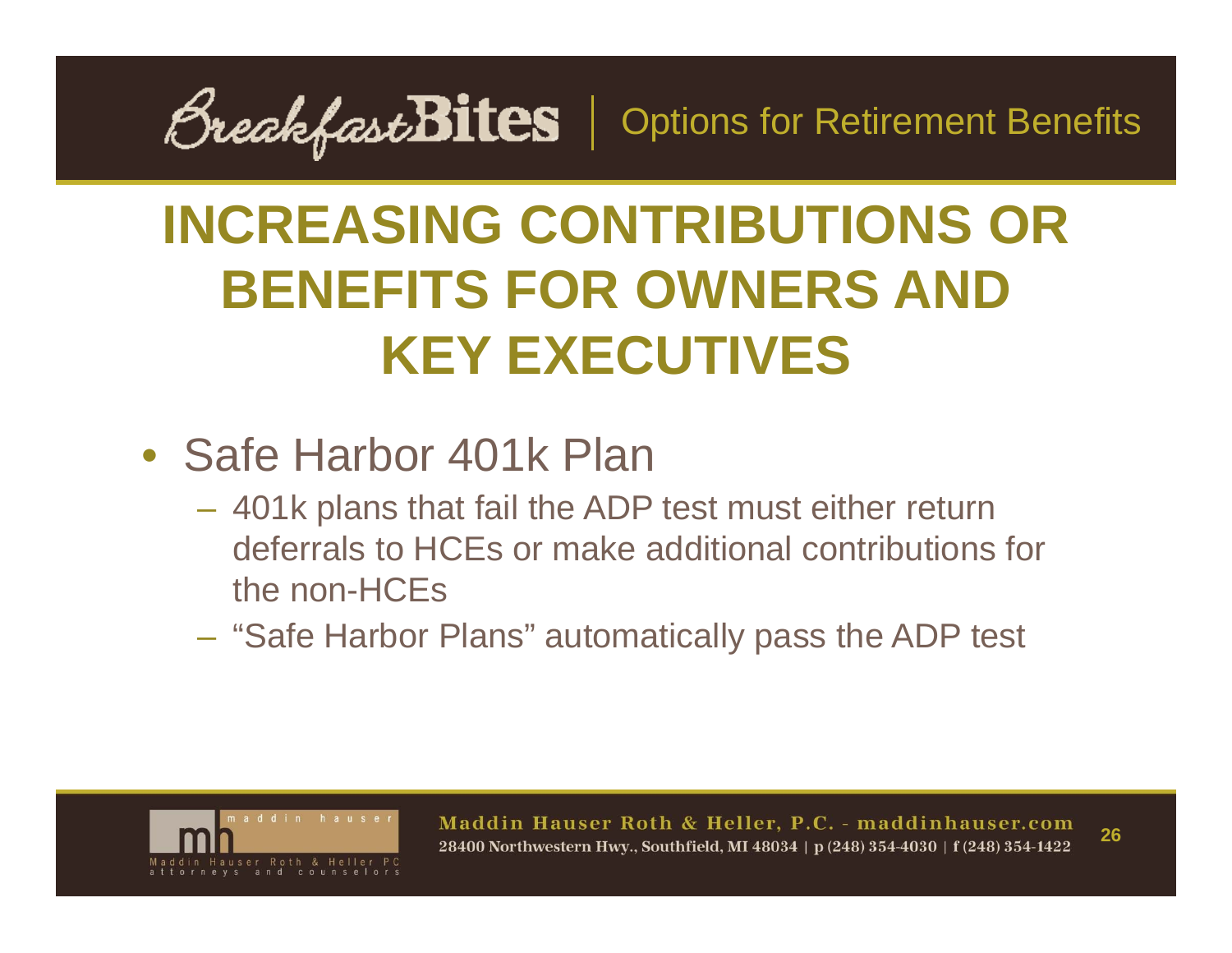<u>OreakfastBites</u> | Options for Retirement Benefits

- Required contribution options
	- A contribution of 3% of eligible participants' compensation
	- A matching contribution equal to 100% of a participant's first 3% deferral and 50% of the participant's next 2% deferral
- Participants must be notified before the plan year of the contribution methodology

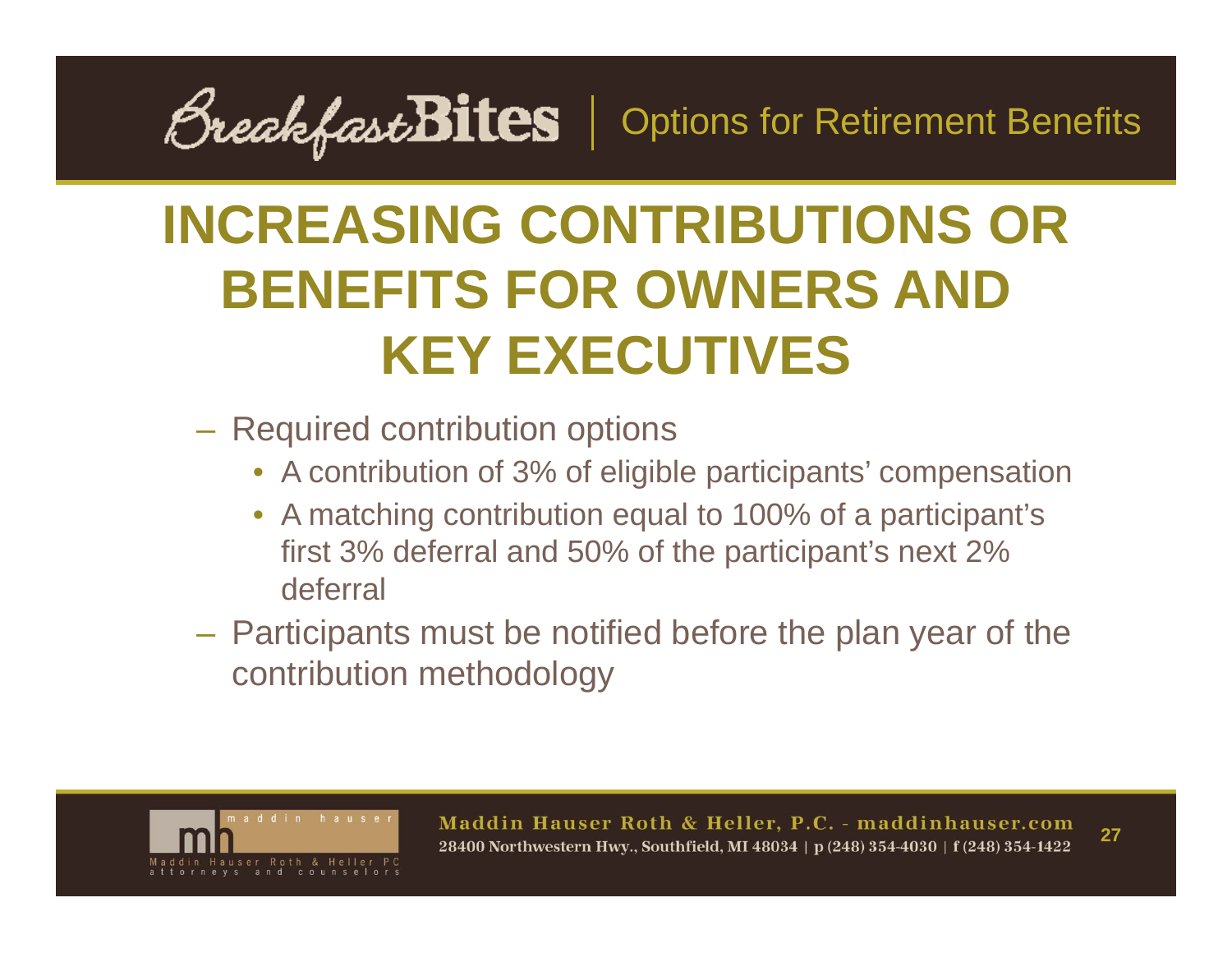*<u>OreakfastBites*</u> | Options for Retirement Benefits

- Age Weighted, Cross-Tested or New Comparability Plan
	- A discretionary contribution plan (a "Profit Sharing Plan")
	- Different contribution rates determined for each participant
	- Contribution rates may appear to be discriminatory on their face

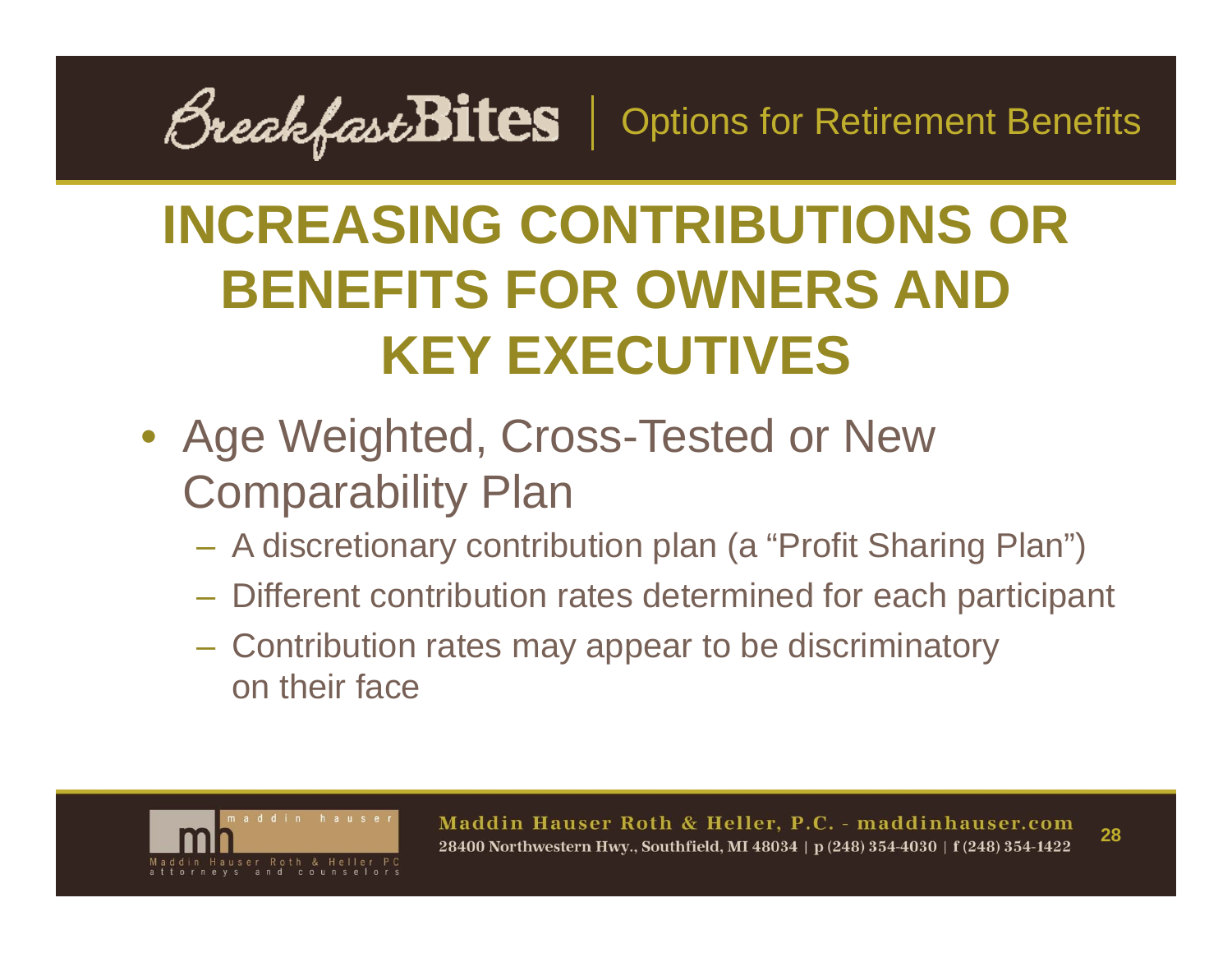<u>OreakfastBites</u> | Options for Retirement Benefits

- Instead of testing contributions, you test the benefits that would be produced by the contributions
- Older employees require greater contributions because of their proximity to retirement
- See Case Study #1

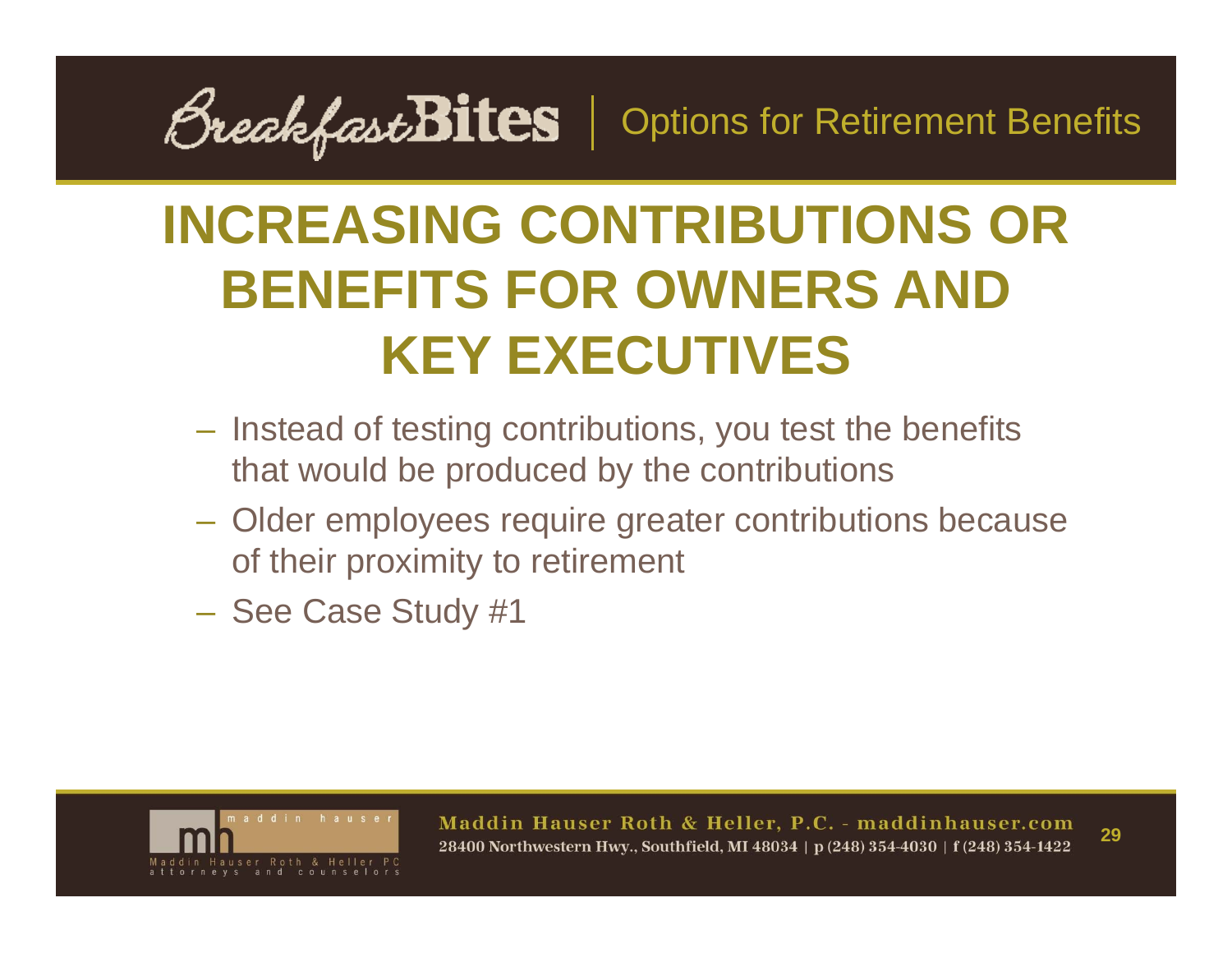*<u>OreakfastBites*</u> | Options for Retirement Benefits

- "Stacking Plans" Use of 2 or More Plans
	- Often a defined benefit plan replaces a defined contribution plan or is "stacked" on top of an existing profit sharing or 401k plan
	- – The 2 or more plans can be combined for discrimination testing purposes

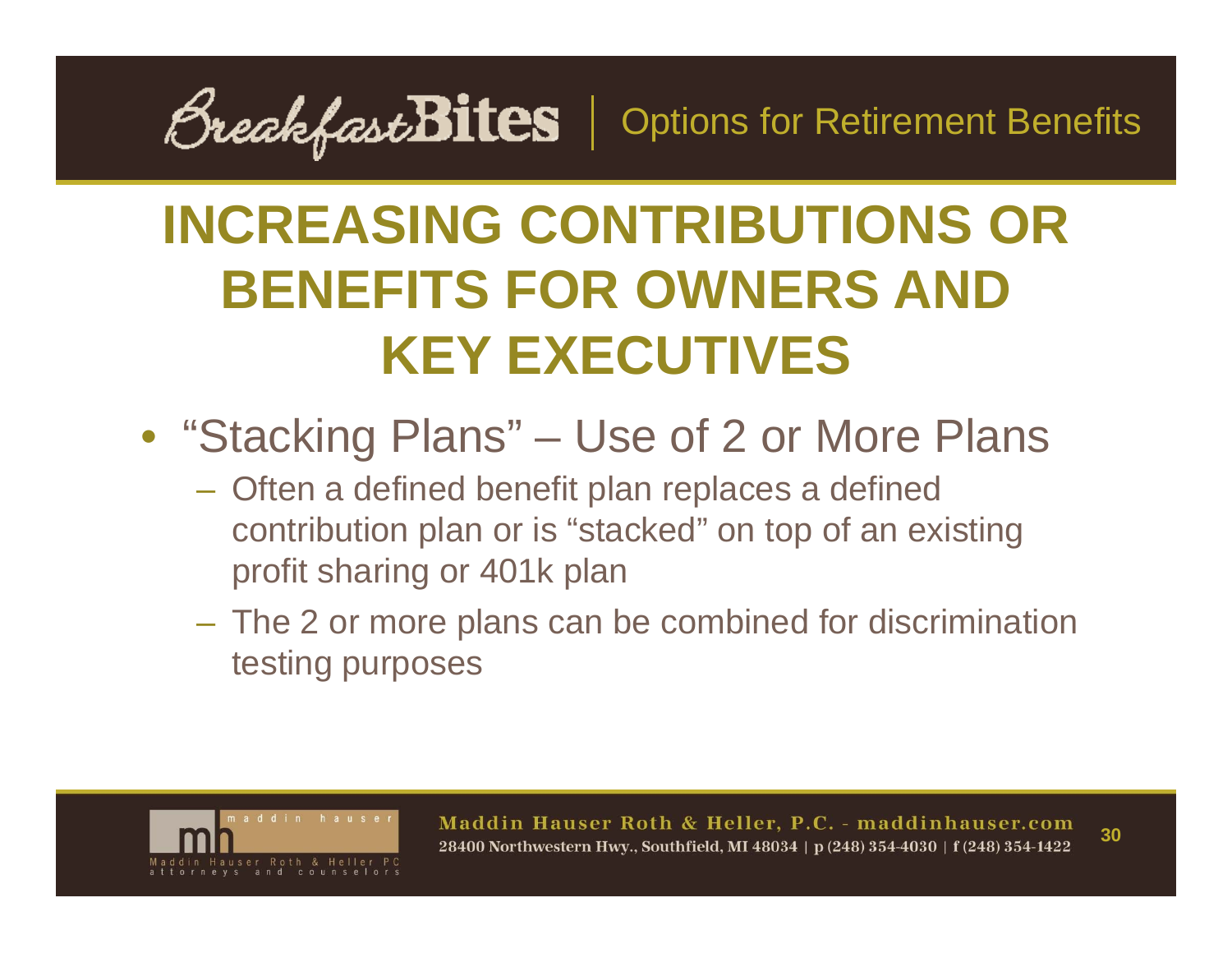*<u>OreakfastBites* | Options for Retirement Benefits</u>

- For example, the added defined benefit plan may appear to be discriminatory, but when tested together with second plan, it passes
- See Case Studies #2 and #3

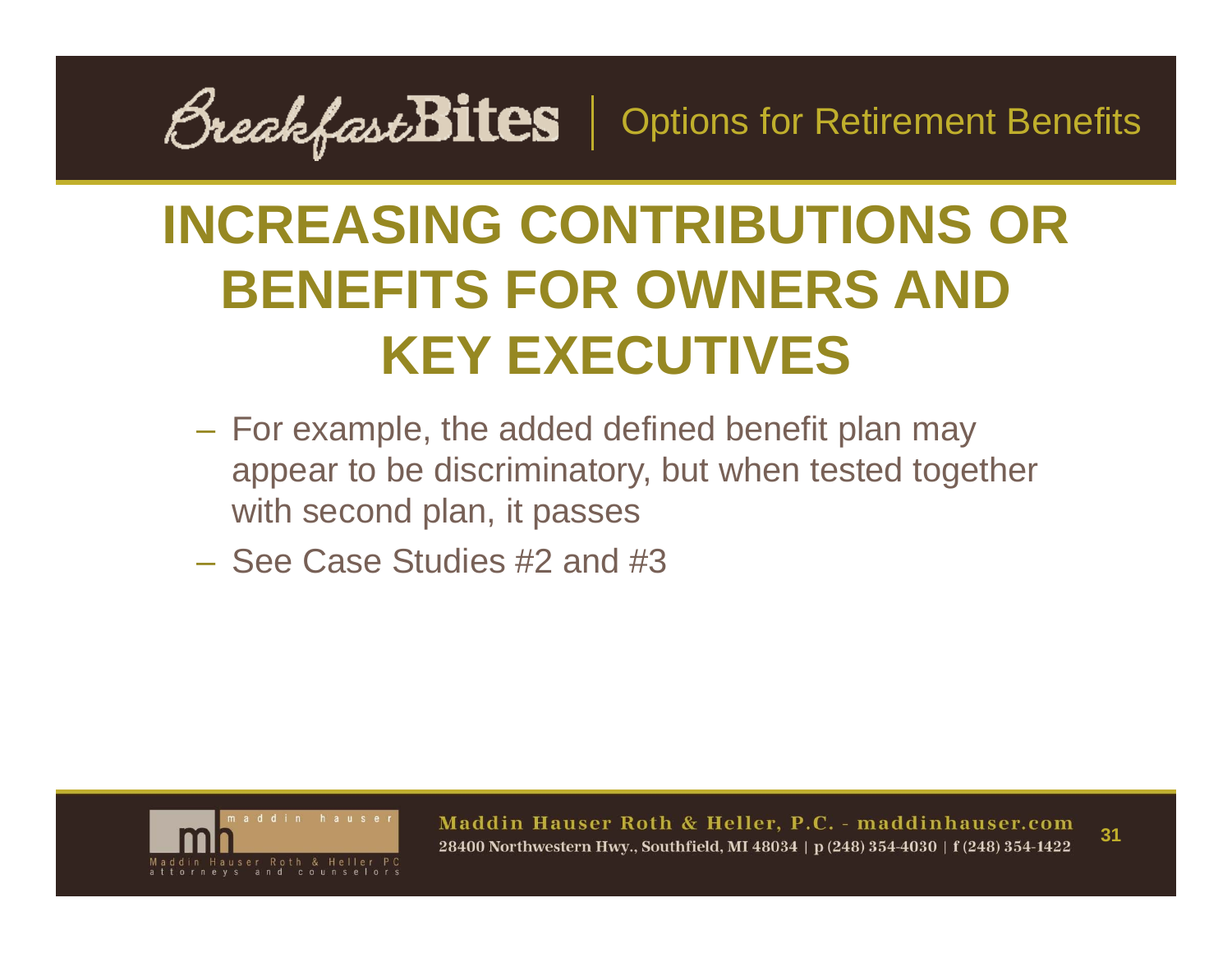<u>OreakfastBites</u> | Options for Retirement Benefits

- Non-qualified Deferred Compensation
	- Much more flexible than a qualified retirement plan
		- Can be discriminatory in terms of eligibility, benefits, etc.
		- Can be funded or unfunded
		- Benefits can be taken away under specific circumstances

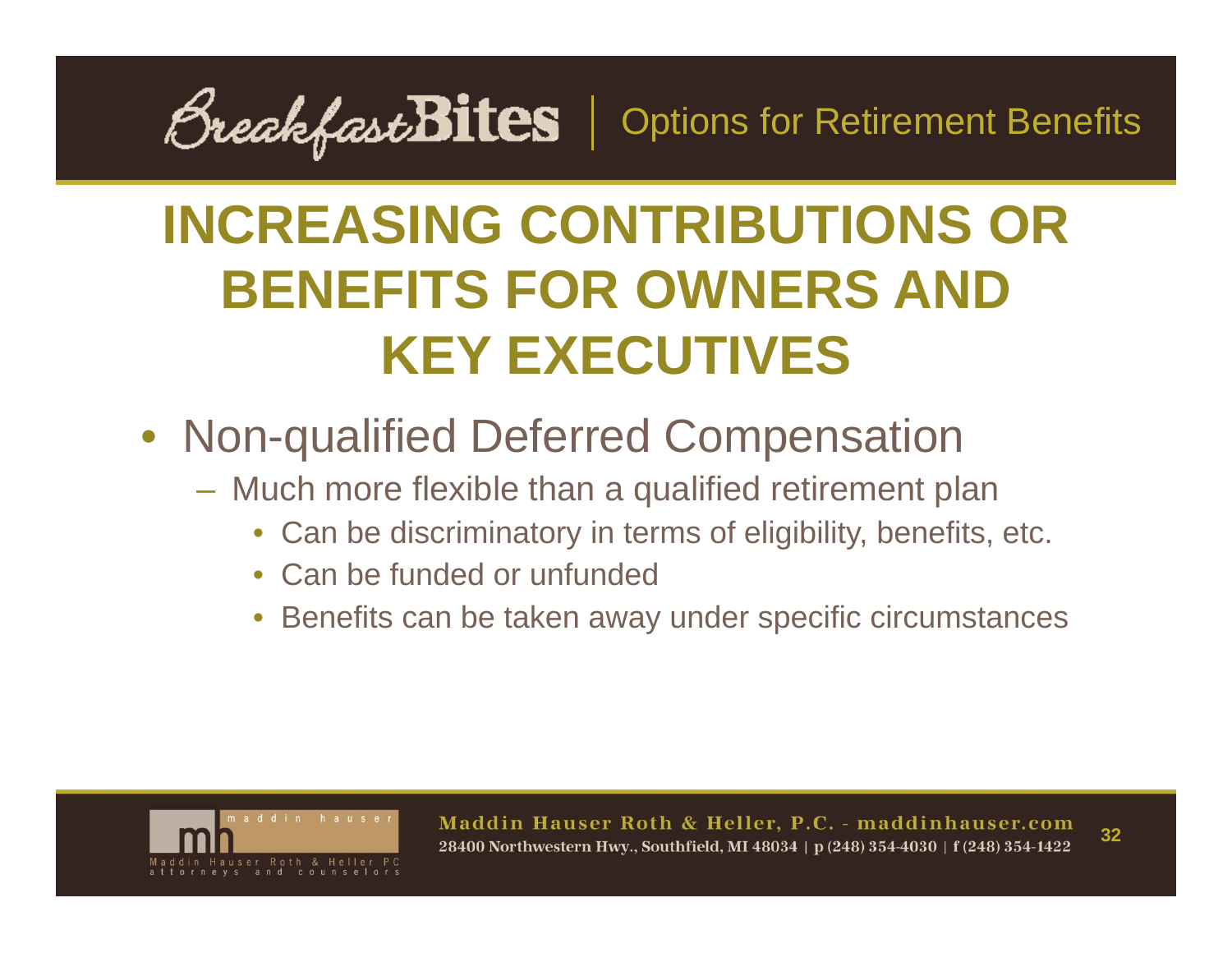BreakfastBites | Options for Retirement Benefits

- Most of the tax benefits of a qualified plan are lost
	- Either the employer gets no current deduction or the employee has current income tax
	- Generally, does not grow tax free
	- Distributions may not be rolled over tax free

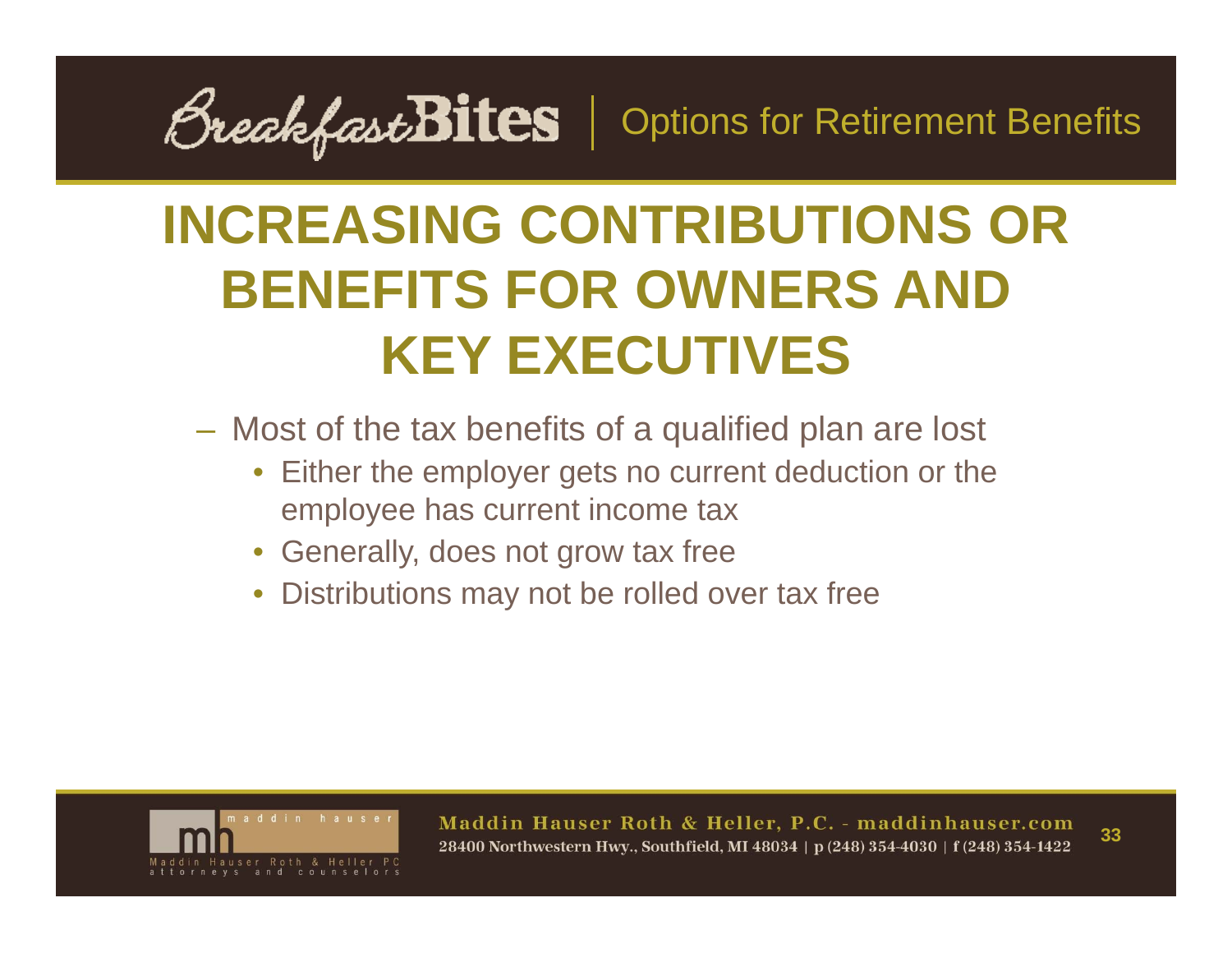<u>OreakfastBites</u> | Options for Retirement Benefits

- ADP Failures in 401k Plans
	- Add or increase employer matches
	- Extend matches or use escalating match rates. If the plan provides for 100% match on the first 2% of deferred, consider:
		- 50% of the first 4% deferred, or
		- 25% of the first 4% deferred, plus 50% of the next 2% deferred

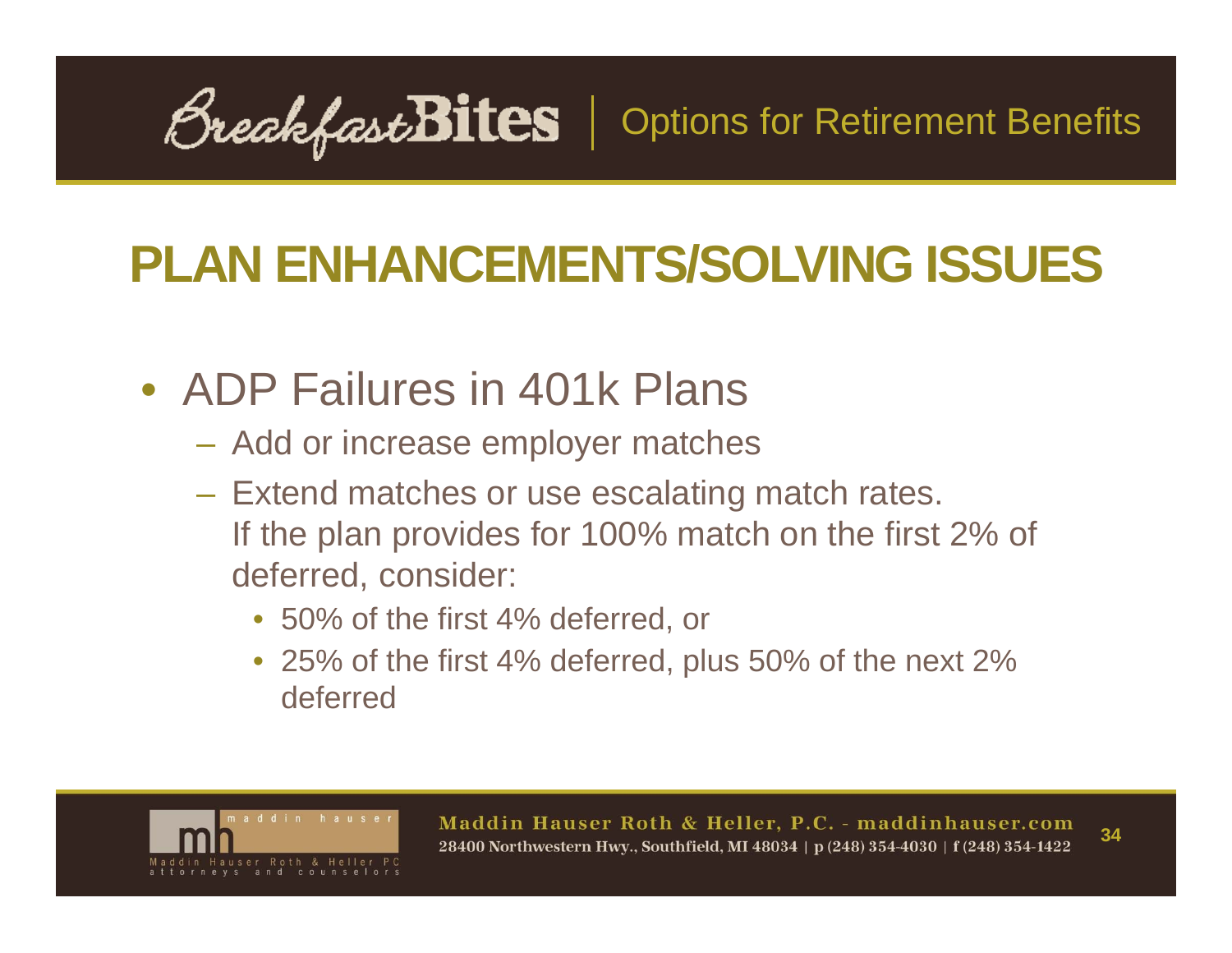OreakfastBites | Options for Retirement Benefits

- Provide for automatic enrollment (i.e., deferrals of 3% will begin automatically). This requires a participant to make an affirmative election to not participate or defer another percentage
- Give the participants access to their accounts
	- Plan loans
	- Hardship distributions
	- In-service distributions after age 59-1/2

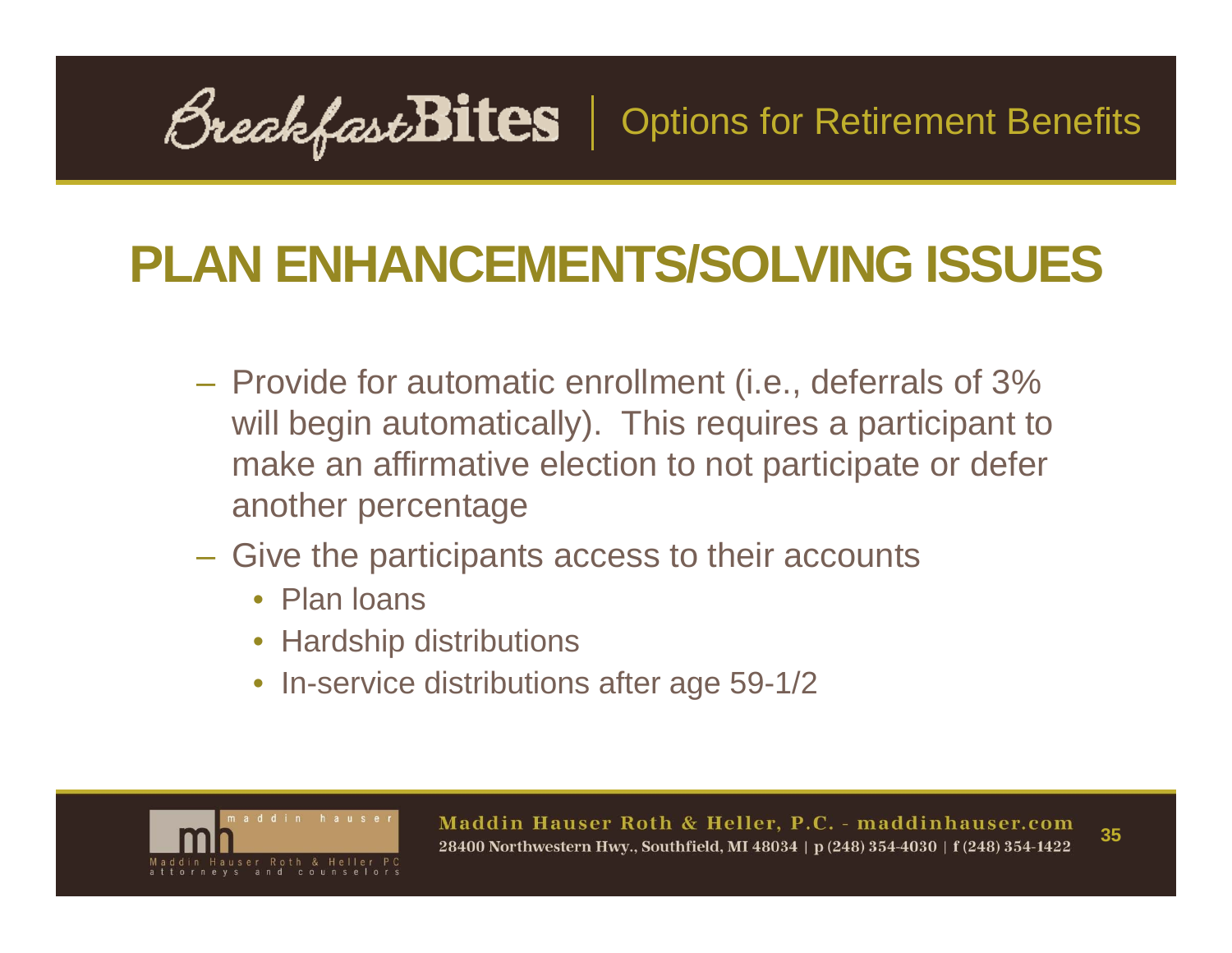*<u>OreakfastBites</u>* | Options for Retirement Benefits

- Regular employee meetings
- $-$  Increasing the opportunities to change deferral elections or investment choice

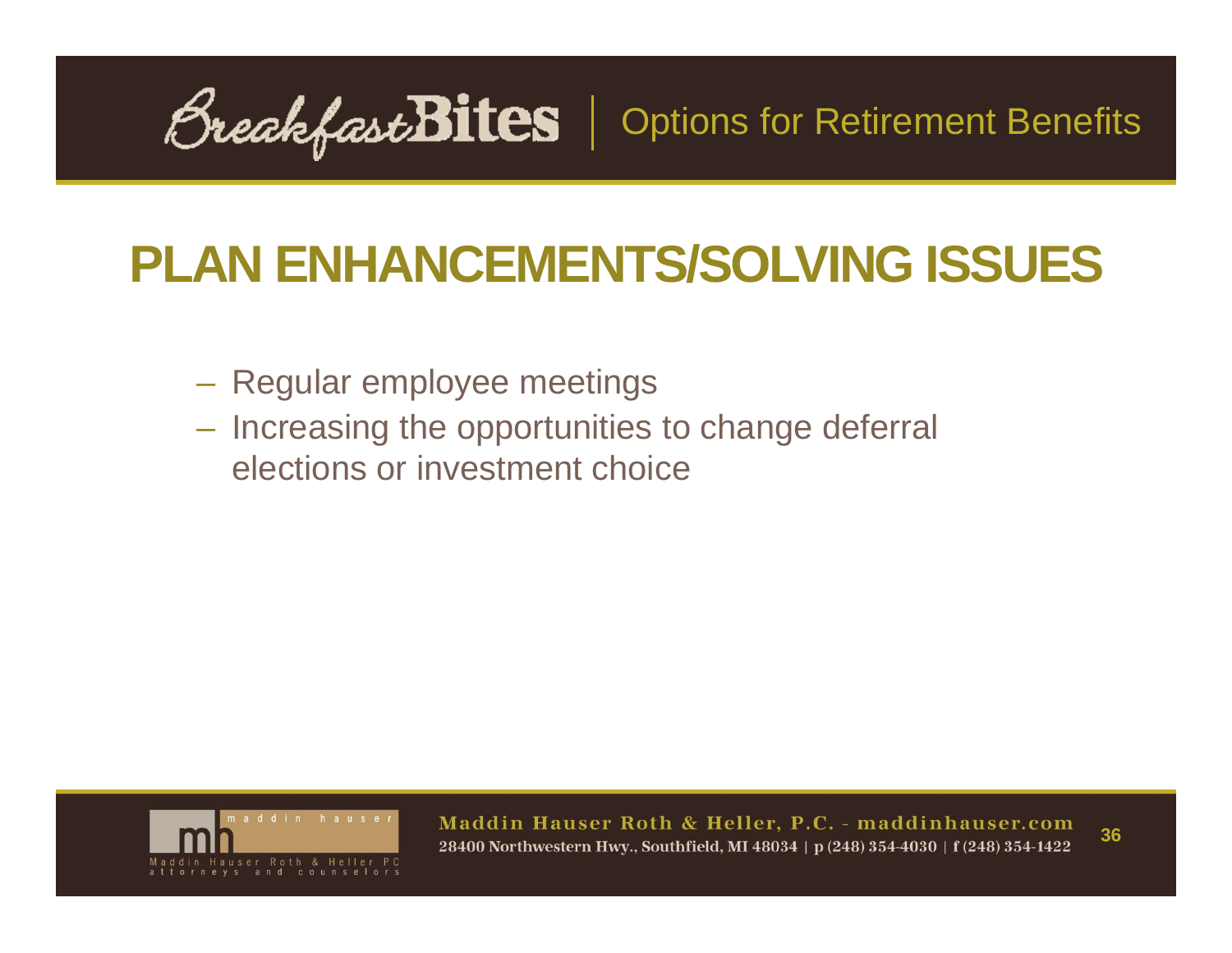<u>OreakfastBites</u> | Options for Retirement Benefits

#### • Adding Roth Provisions

- Can be really beneficial to:
	- Younger participants
	- Older participants for estate planning purposes
- Allow for "In-Plan Roth Conversions" on:
	- Elective deferrals
	- Vested matching contributions
	- Vested non-elective employer contributions
	- Rollover contributions
	- Earnings on any of the above accounts

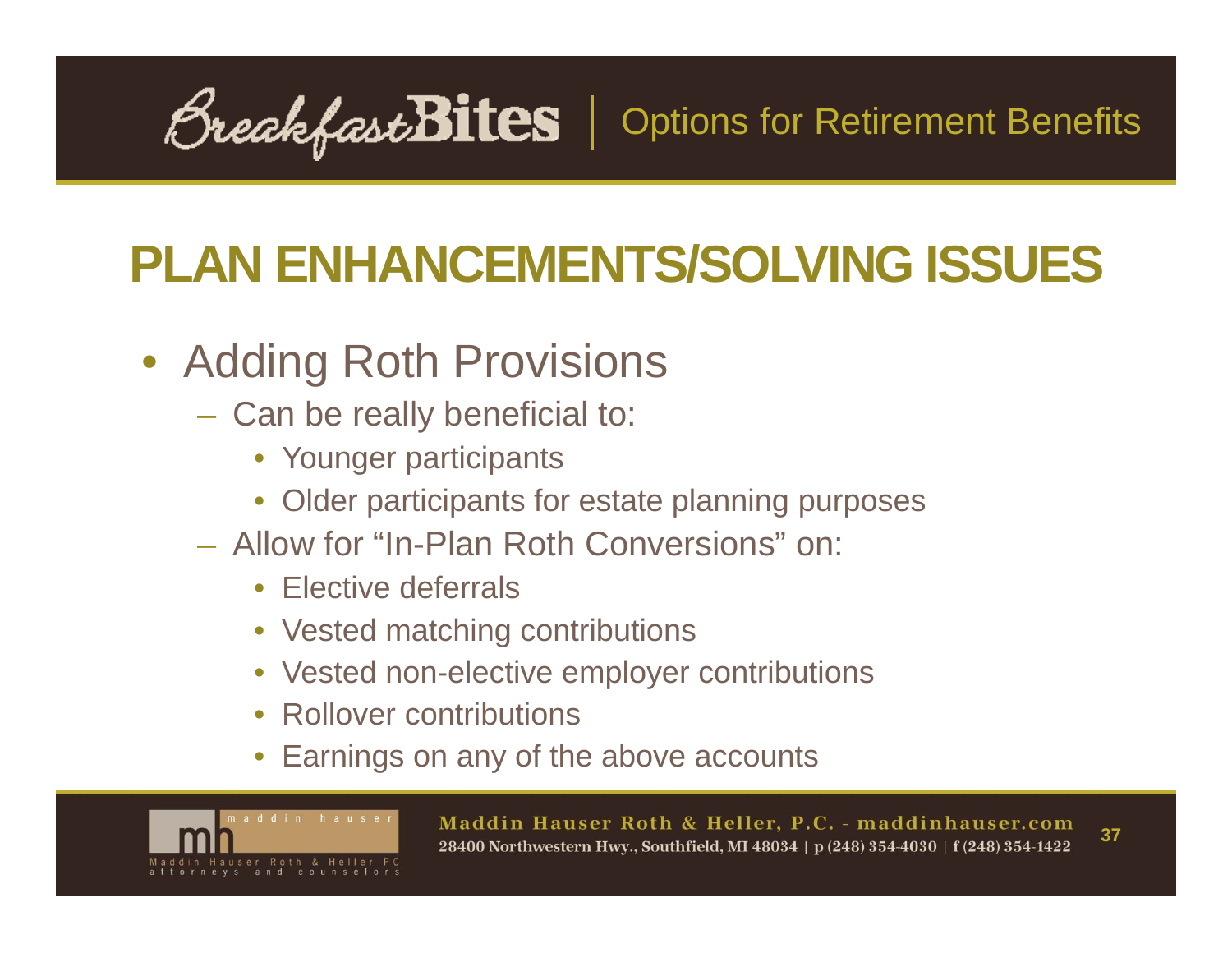*<u>OreakfastBites*</u> | Options for Retirement Benefits

- Shifting the Economic Burden from the Plan Sponsor
	- Relying on contributory plans and getting "the most bang for the buck"
	- Many plan expenses can be charged to the plan and allocated pro rata among all participants (legal, accounting, investment and administrative fees)